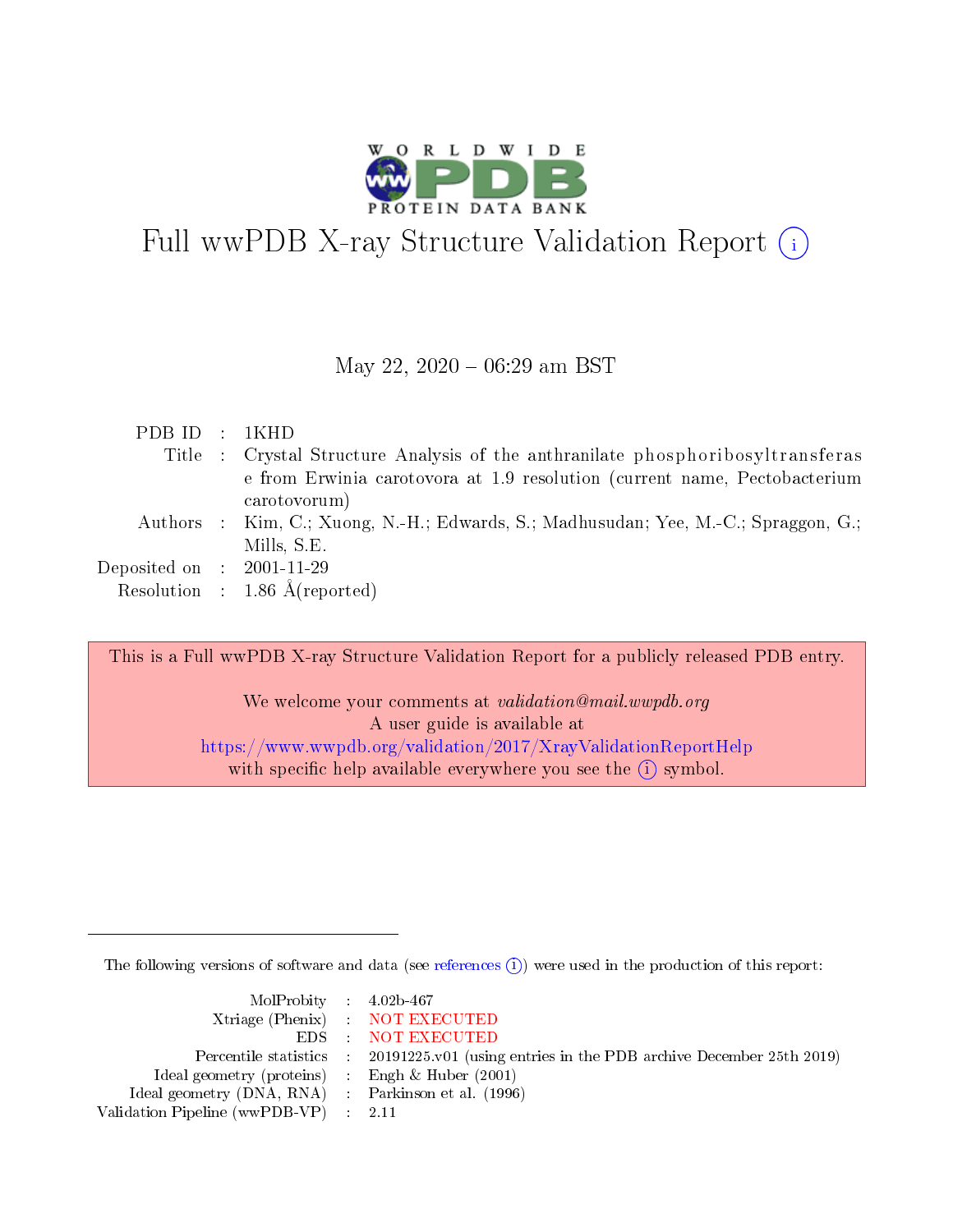# 1 [O](https://www.wwpdb.org/validation/2017/XrayValidationReportHelp#overall_quality)verall quality at a glance  $(i)$

The following experimental techniques were used to determine the structure: X-RAY DIFFRACTION

The reported resolution of this entry is 1.86 Å.

Percentile scores (ranging between 0-100) for global validation metrics of the entry are shown in the following graphic. The table shows the number of entries on which the scores are based.



| Metric                | Whole archive       | Similar resolution                                       |  |  |  |  |  |
|-----------------------|---------------------|----------------------------------------------------------|--|--|--|--|--|
|                       | (# $\rm{Entries}$ ) | $(\#\text{Entries}, \text{resolution range}(\text{\AA})$ |  |  |  |  |  |
| Clashscore            | 141614              | $2625(1.86-1.86)$                                        |  |  |  |  |  |
| Ramachandran outliers | 138981              | $2592(1.86-1.86)$                                        |  |  |  |  |  |
| Sidechain outliers    | 138945              | $2592(1.86-1.86)$                                        |  |  |  |  |  |

The table below summarises the geometric issues observed across the polymeric chains and their fit to the electron density. The red, orange, yellow and green segments on the lower bar indicate the fraction of residues that contain outliers for  $\geq=3$ , 2, 1 and 0 types of geometric quality criteria respectively. A grey segment represents the fraction of residues that are not modelled. The numeric value for each fraction is indicated below the corresponding segment, with a dot representing fractions  $\leq=5\%$ 

Note EDS was not executed.

| Mol | Chain          | $\overline{\phantom{a}}$ Length | Quality of chain |     |               |
|-----|----------------|---------------------------------|------------------|-----|---------------|
|     | А              | 345                             | 78%              | 15% | 6%<br>٠       |
|     | Β              | 345                             | 78%              | 16% | $-5%$         |
|     | $\overline{C}$ | 345                             | 71%              | 21% | 7%<br>$\cdot$ |
|     | D              | 345                             | 74%              | 19% | 5%            |

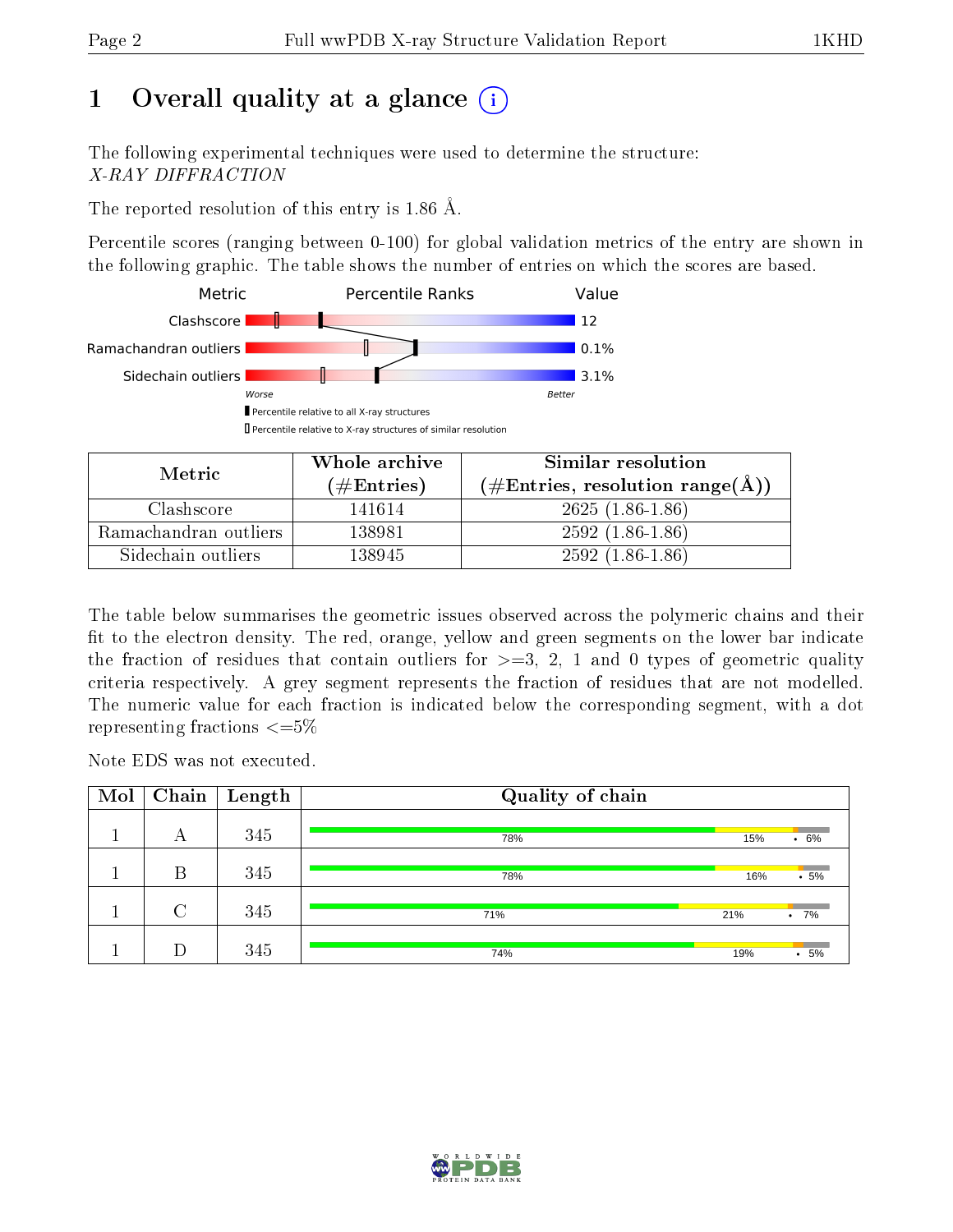# 2 Entry composition (i)

There are 2 unique types of molecules in this entry. The entry contains 10629 atoms, of which 0 are hydrogens and 0 are deuteriums.

In the tables below, the ZeroOcc column contains the number of atoms modelled with zero occupancy, the AltConf column contains the number of residues with at least one atom in alternate conformation and the Trace column contains the number of residues modelled with at most 2 atoms.

| Mol | Chain | Residues |       |      | Atoms |                  |   | ZeroOcc | $\mathbf{AltConf}$ | Trace |  |
|-----|-------|----------|-------|------|-------|------------------|---|---------|--------------------|-------|--|
| А   |       | 324      | Total | C    | Ν     |                  | S |         |                    |       |  |
|     |       | 2433     | 1527  | 435  | 462   | 9                |   |         |                    |       |  |
|     | В     | 328      | Total | C    | N     |                  | S | 0       | $\theta$           |       |  |
|     |       |          | 2459  | 1541 | 442   | 467              | 9 |         |                    |       |  |
|     | C     | 320      | Total | C    | N     |                  | S | 0       | $\theta$           |       |  |
|     |       | 2391     | 1504  | 426  | 453   | 8                |   |         |                    |       |  |
|     |       |          | Total | C    | Ν     | $\left( \right)$ | S | 0       |                    |       |  |
|     |       | 329      | 2449  | 1536 | 439   | 465              | 9 |         |                    |       |  |

Molecule 1 is a protein called Anthranilate phosphoribosyltransferase.

• Molecule 2 is water.

| Mol            | Chain | Residues | Atoms                                   | ZeroOcc   AltConf |
|----------------|-------|----------|-----------------------------------------|-------------------|
| $\overline{2}$ | А     | 251      | Total<br>$\Omega$<br>251<br>251         |                   |
| 2              | В     | 224      | Total<br>$\Omega$<br>224<br>224         |                   |
| 2              | C     | 222      | Total<br>$\left( \right)$<br>222<br>222 |                   |
| 2              |       | 200      | Total<br>$\left($<br>200<br>200         |                   |

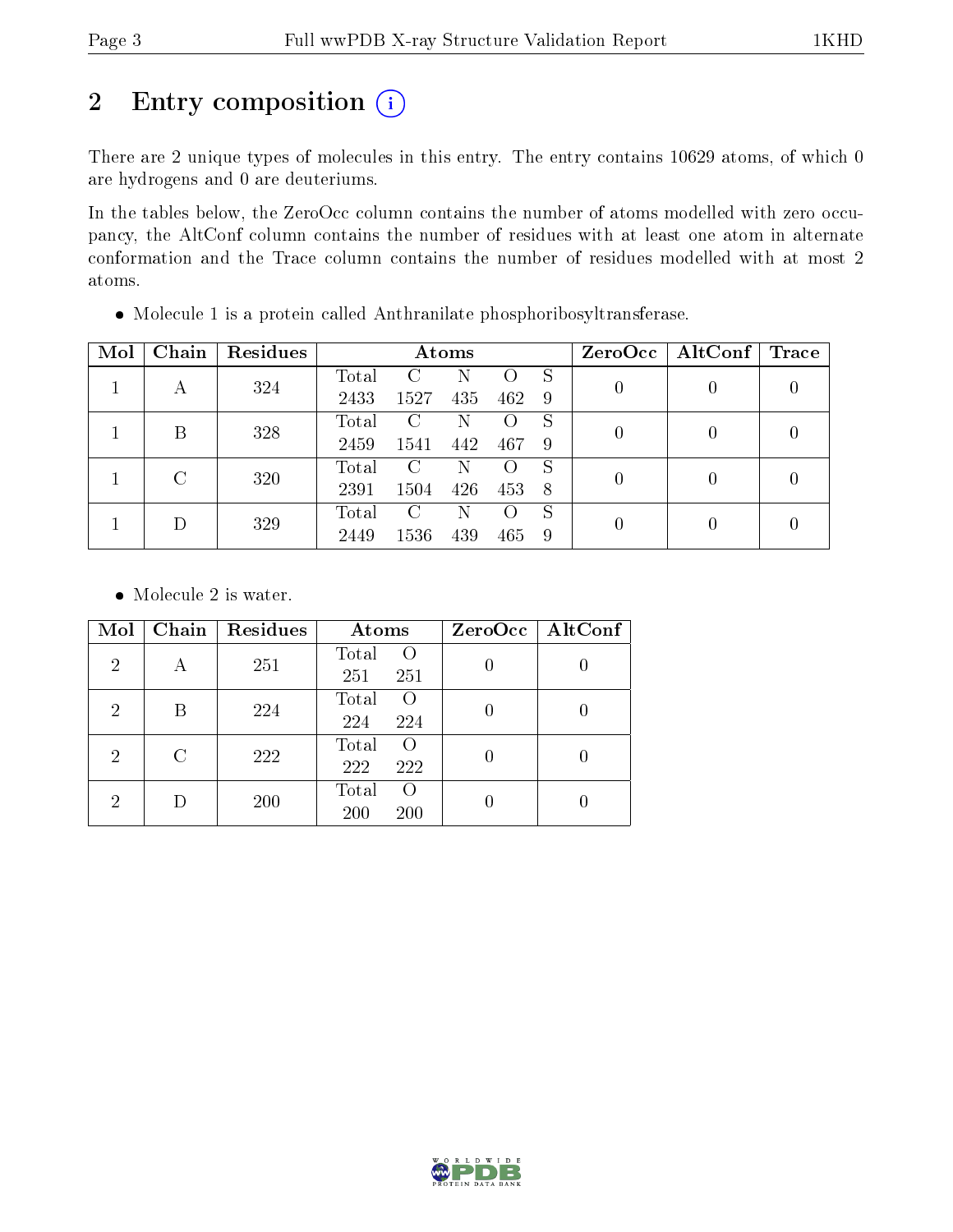# 3 Residue-property plots  $(i)$

These plots are drawn for all protein, RNA and DNA chains in the entry. The first graphic for a chain summarises the proportions of the various outlier classes displayed in the second graphic. The second graphic shows the sequence view annotated by issues in geometry. Residues are colorcoded according to the number of geometric quality criteria for which they contain at least one outlier: green  $= 0$ , yellow  $= 1$ , orange  $= 2$  and red  $= 3$  or more. Stretches of 2 or more consecutive residues without any outlier are shown as a green connector. Residues present in the sample, but not in the model, are shown in grey.

Note EDS was not executed.

• Molecule 1: Anthranilate phosphoribosyltransferase



• Molecule 1: Anthranilate phosphoribosyltransferase

| Chain B:                                             |                                                      |                |  |             |      |                  |                  |                                    |                |             |                             |             | 78%               |                   |                 |            |                 |            |                |                  |                 |                  |                                                                                               |          | 16% |            |             | .5%             |              |                                 |             |
|------------------------------------------------------|------------------------------------------------------|----------------|--|-------------|------|------------------|------------------|------------------------------------|----------------|-------------|-----------------------------|-------------|-------------------|-------------------|-----------------|------------|-----------------|------------|----------------|------------------|-----------------|------------------|-----------------------------------------------------------------------------------------------|----------|-----|------------|-------------|-----------------|--------------|---------------------------------|-------------|
| L 3 3 4 6 8 8 9 8 8 6 8 8 8 8 <mark>8 8 9 8 8</mark> |                                                      |                |  |             |      |                  |                  | <b>a</b>                           | <mark>段</mark> |             | <mark>ន្ទ្រី ន</mark> ្ទ្រី |             | <b>R61</b><br>P62 | b                 | $\overline{83}$ | <b>RBI</b> | <b>Dea</b>      |            | $\frac{1}{62}$ | N <sub>101</sub> | $\frac{104}{1}$ | R <sub>123</sub> | <mark>រំ</mark> ធ្លី ដូន មិន <mark>ដូន</mark><br><mark>ម</mark> ្រុក និង មិន <mark>ដូន</mark> |          |     |            |             | $\frac{137}{2}$ |              | $\overline{z}$ a $\overline{z}$ |             |
| L <sub>157</sub>                                     | $\frac{16}{2}$                                       | $\frac{8}{18}$ |  | <b>T185</b> | 681A | $\frac{190}{20}$ | I <sub>194</sub> | P <sub>196</sub><br>$\overline{9}$ | 197            | <b>K201</b> | $\overline{120}$            | <b>S208</b> |                   | $\frac{121}{212}$ | $\frac{1}{20}$  | 219        | $\frac{1}{226}$ | <b>238</b> | <b>7246</b>    | $\overline{a}$   | 0267            | <b>N282</b>      | ao <mark>s</mark>                                                                             | <b>E</b> |     | <b>BEE</b> | <b>Н320</b> |                 | 0323<br>L324 | <b>E32</b>                      | <b>R330</b> |
|                                                      |                                                      |                |  |             |      |                  |                  |                                    |                |             |                             |             |                   |                   |                 |            |                 |            |                |                  |                 |                  |                                                                                               |          |     |            |             |                 |              |                                 |             |
|                                                      | • Molecule 1: Anthranilate phosphoribosyltransferase |                |  |             |      |                  |                  |                                    |                |             |                             |             |                   |                   |                 |            |                 |            |                |                  |                 |                  |                                                                                               |          |     |            |             |                 |              |                                 |             |



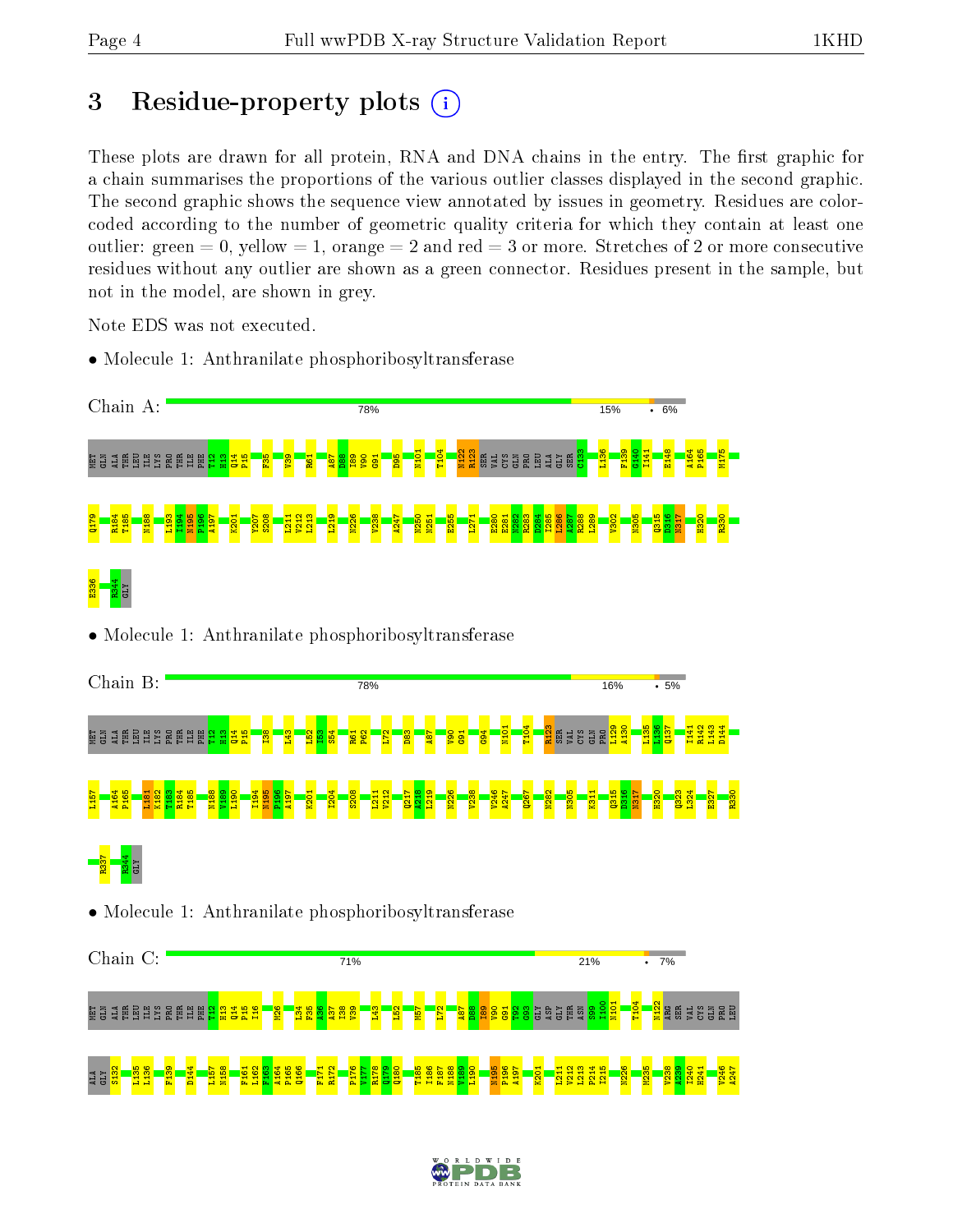

• Molecule 1: Anthranilate phosphoribosyltransferase



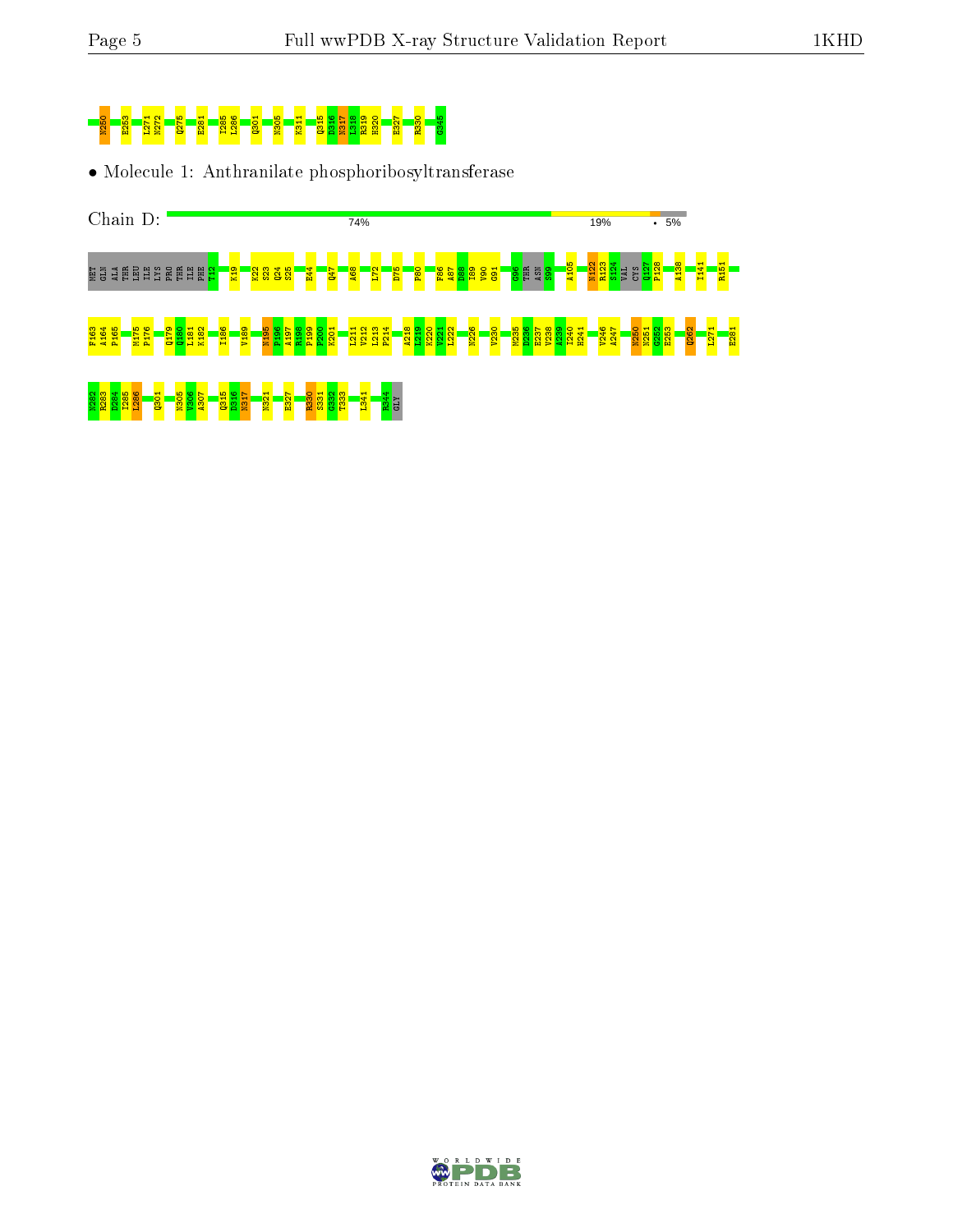## 4 Data and refinement statistics  $(i)$

Xtriage (Phenix) and EDS were not executed - this section is therefore incomplete.

| Property                               | <b>Value</b>                                    | Source    |  |  |
|----------------------------------------|-------------------------------------------------|-----------|--|--|
| Space group                            | P 21 21 21                                      | Depositor |  |  |
| Cell constants                         | 76.87Å<br>82.34Å<br>200.22A                     | Depositor |  |  |
| a, b, c, $\alpha$ , $\beta$ , $\gamma$ | $90.00^\circ$<br>$90.00^\circ$<br>$90.00^\circ$ |           |  |  |
| Resolution $(A)$                       | 25.00<br>- 1.86                                 | Depositor |  |  |
| % Data completeness                    | (Not available) $(25.00-1.86)$                  | Depositor |  |  |
| in resolution range)                   |                                                 |           |  |  |
| $\mathrm{R}_{merge}$                   | 0.06                                            | Depositor |  |  |
| $\mathrm{R}_{sym}$                     | 0.06                                            | Depositor |  |  |
| Refinement program                     | <b>CNS</b>                                      | Depositor |  |  |
| $R, R_{free}$                          | 0.223<br>0.261                                  | Depositor |  |  |
| Estimated twinning fraction            | No twinning to report.                          | Xtriage   |  |  |
| Total number of atoms                  | 10629                                           | wwPDB-VP  |  |  |
| Average B, all atoms $(A^2)$           | 31.0                                            | wwPDB-VP  |  |  |

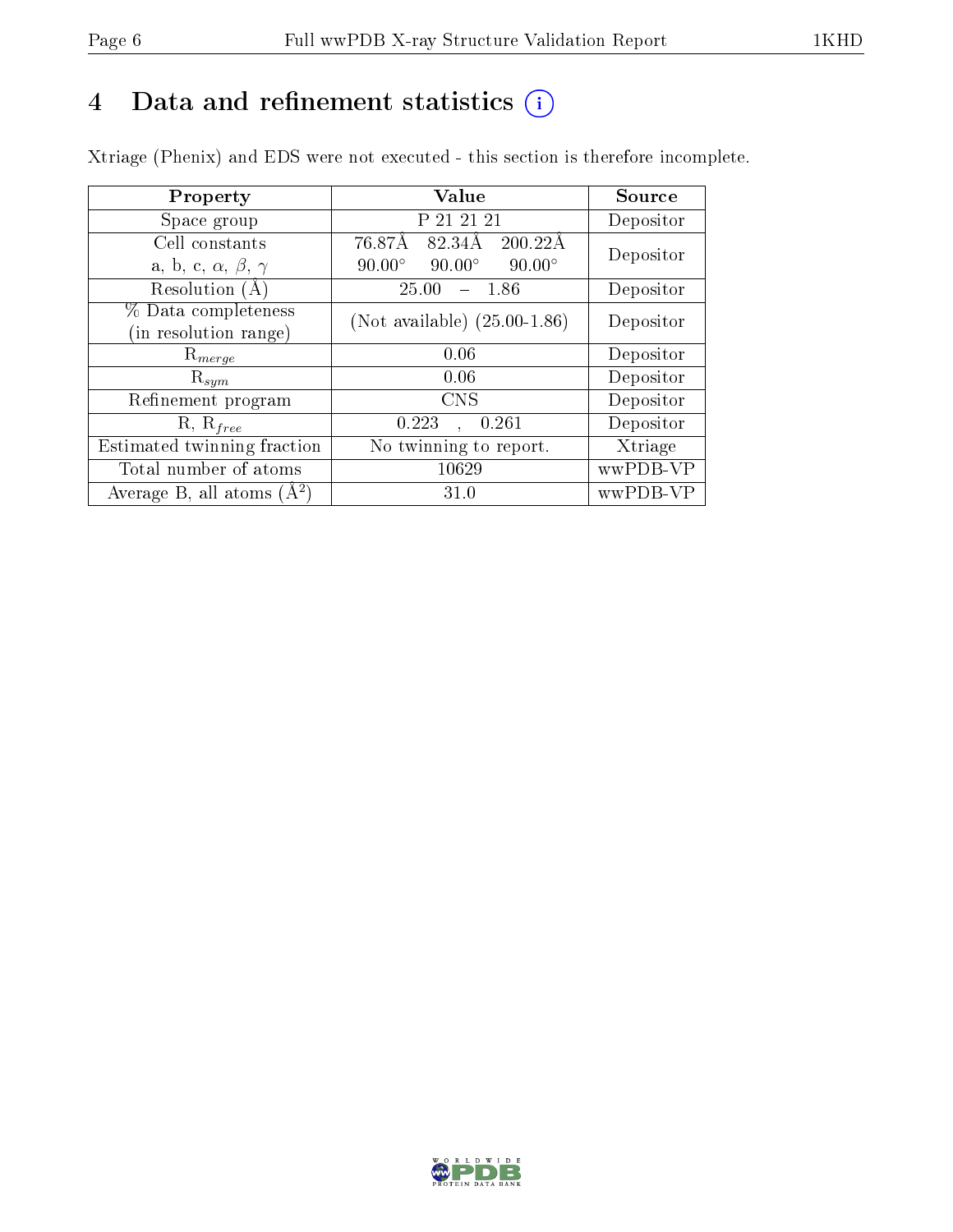# 5 Model quality  $(i)$

## 5.1 Standard geometry  $\overline{()}$

The Z score for a bond length (or angle) is the number of standard deviations the observed value is removed from the expected value. A bond length (or angle) with  $|Z| > 5$  is considered an outlier worth inspection. RMSZ is the root-mean-square of all Z scores of the bond lengths (or angles).

| Mol            | Chain  |      | Bond lengths | Bond angles |                 |  |  |
|----------------|--------|------|--------------|-------------|-----------------|--|--|
|                |        | RMSZ | $\# Z  > 5$  | RMSZ        | # $ Z  > 5$     |  |  |
| $\overline{1}$ |        | 0.33 | 0/2475       | 0.57        | 0/3355          |  |  |
| $\mathbf{1}$   | R      | 0.32 | 0/2501       | 0.57        | 0/3389          |  |  |
| $\mathbf{1}$   | $\cap$ | 0.30 | 0/2432       | 0.53        | $\sqrt{0/3296}$ |  |  |
| $\mathbf{1}$   | $\Box$ | 0.29 | /2490        | 0.52        | 0/3373          |  |  |
| AH             | A 11   | 0.31 | 9898         | 0.55        | 13413           |  |  |

There are no bond length outliers.

There are no bond angle outliers.

There are no chirality outliers.

There are no planarity outliers.

## 5.2 Too-close contacts  $\overline{()}$

In the following table, the Non-H and H(model) columns list the number of non-hydrogen atoms and hydrogen atoms in the chain respectively. The H(added) column lists the number of hydrogen atoms added and optimized by MolProbity. The Clashes column lists the number of clashes within the asymmetric unit, whereas Symm-Clashes lists symmetry related clashes.

| Mol | Chain |           | Non-H $\mid$ H(model) | H(added) | Clashes | <b>Symm-Clashes</b> |
|-----|-------|-----------|-----------------------|----------|---------|---------------------|
|     |       | 2433      |                       | 2411     | 54      |                     |
|     | В     | 2459      |                       | 2437     | 48      |                     |
|     | C     | 2391      |                       | 2365     | 66      |                     |
|     | Ð     | 2449      |                       | 2415     | 58      |                     |
| 2   | А     | 251       |                       |          | 6       |                     |
| 2   | В     | 224       |                       |          | 6       |                     |
| 2   | C     | 222       |                       |          |         |                     |
| 2   | D     | 200       |                       |          | 3       |                     |
| All | Αll   | $10629\,$ |                       | 9628     | 223     |                     |

The all-atom clashscore is defined as the number of clashes found per 1000 atoms (including hydrogen atoms). The all-atom clashscore for this structure is 12.

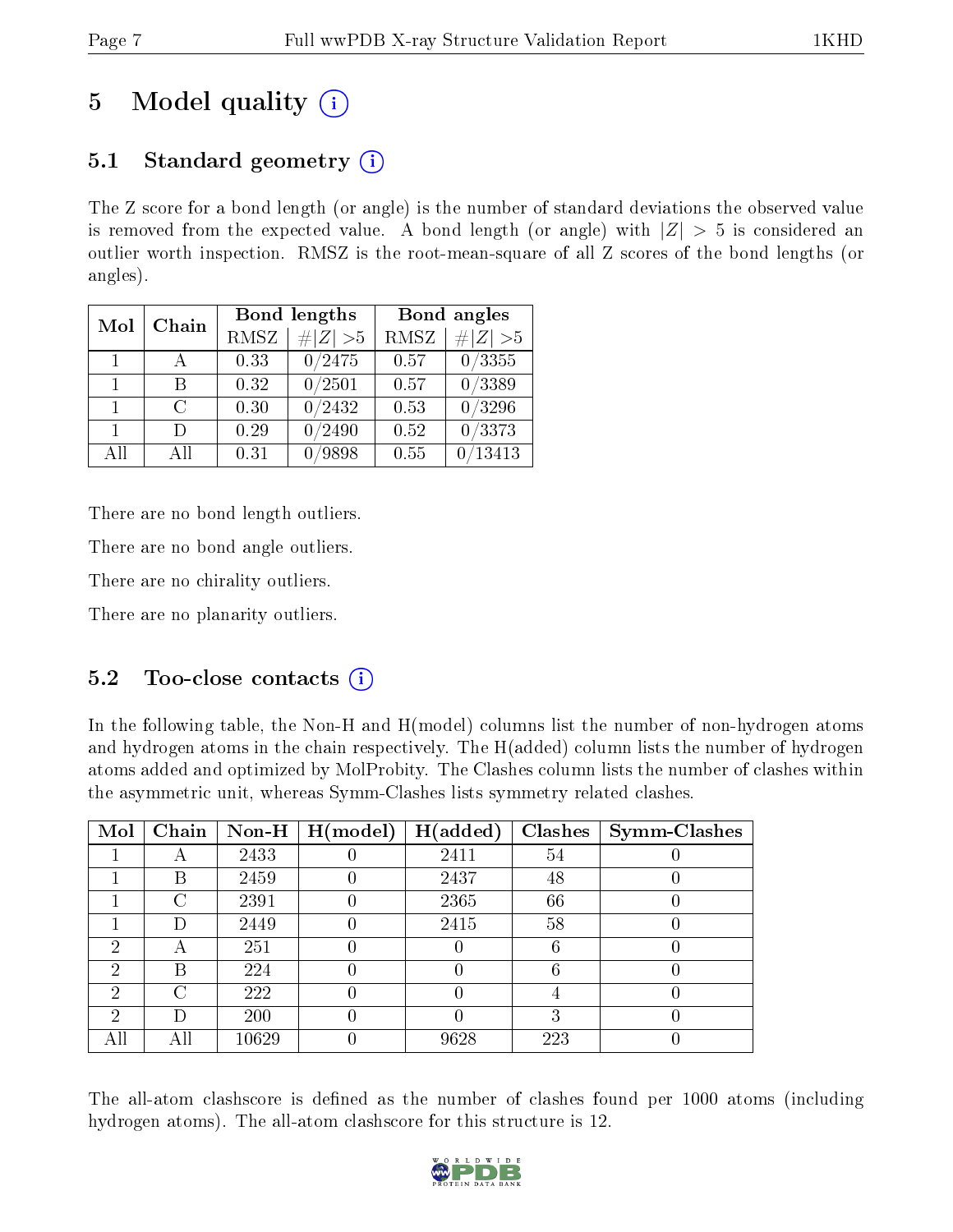|                      |                            | Interatomic      | Clash         |
|----------------------|----------------------------|------------------|---------------|
| Atom-1               | Atom-2                     | distance $(\AA)$ | overlap $(A)$ |
| 1:A:122:ASN:HD22     | 1:A:123:ARG:H              | 1.13             | 0.95          |
| 1:C:16:ILE:HDI1      | 1:C:26:MET:SD              | 2.08             | 0.94          |
| 1:C:185:THR:H        | 1:C:188:ASN:HD22           | 1.23             | 0.83          |
| 1: D:44: GLU: H      | 1: D: 47: GLN: HE21        | 1.25             | 0.83          |
| 1:A:122:ASN:ND2      | 1:A:123:ARG:H              | 1.77             | 0.83          |
| 1: D: 122: ASN: ND2  | 1:D:123:ARG:H              | 1.78             | 0.81          |
| 1:A:122:ASN:HD22     | 1:A:123:ARG:N              | 1.83             | 0.76          |
| 1: A:148: GLU: HG2   | 2:A:511:HOH:O              | 1.84             | 0.76          |
| 1:C:176:PRO:O        | 1: C: 180: GLN: HG3        | 1.85             | 0.76          |
| 1: C: 185: THR:H     | 1:C:188:ASN:ND2            | 1.84             | 0.76          |
| 1: D:44: GLU: H      | 1: D: 47: GLN: NE2         | 1.85             | 0.75          |
| 1:D:87:ALA:HB2       | 1: D: 201: LYS: HB2        | 1.69             | 0.75          |
| 1: A:208: SER:OG     | 1:A:211:LEU:HD13           | 1.87             | 0.75          |
| 1: D: 262: GLN: H    | 1:D:262:GLN:NE2            | 1.84             | 0.74          |
| 1:C:195:ASN:HD22     | 1:C:197:ALA:H              | 1.36             | 0.73          |
| 1:A:195:ASN:HD22     | 1:A:197:ALA:H              | 1.35             | 0.73          |
| 1:A:238:VAL:H        | 1:A:305:ASN:HD21           | 1.37             | 0.73          |
| 1:B:123:ARG:C        | 1:B:123:ARG:HE             | 1.92             | 0.72          |
| 1:B:185:THR:H        | 1:B:188:ASN:HD22           | 1.38             | 0.70          |
| 1: D: 327: GLU: OE2  | 1: D: 330: ARG: HD2        | 1.91             | 0.70          |
| 1: C: 104: THR: HG1  | 1:C:132:SER:N              | 1.88             | 0.69          |
| 1:B:238:VAL:H        | 1:B:305:ASN:HD21           | 1.41             | 0.69          |
| 1:C:39:VAL:HG11      | 1:C:72:LEU:HD22            | 1.75             | 0.69          |
| 1:A:122:ASN:ND2      | 1:A:123:ARG:HD2            | 2.08             | 0.68          |
| 1:A:61:ARG:HH21      | 1:A:61:ARG:HG3             | 1.59             | 0.68          |
| 1: A: 195: ASN: ND2  | $1:A:197:\overline{ALA:H}$ | 1.92             | 0.68          |
| 1:B:195:ASN:HD22     | 1:B:197:ALA:H              | 1.42             | 0.67          |
| 1: D: 195: ASN: HD22 | 1:D:197:ALA:H              | 1.40             | 0.66          |
| 1: D: 220: LYS: HB3  | 1:D:220:LYS:HZ3            | 1.60             | 0.66          |
| 1:B:208:SER:OG       | 1:B:211:LEU:HD13           | 1.95             | 0.66          |
| 1:C:195:ASN:ND2      | 1:C:197:ALA:H              | 1.92             | 0.66          |
| 1:B:212:VAL:HG12     | 1:B:247:ALA:HB2            | 1.78             | 0.64          |
| 1:A:185:THR:H        | 1:A:188:ASN:HD22           | 1.44             | 0.64          |
| 1:C:172:ARG:HE       | 1:C:172:ARG:HA             | 1.61             | 0.64          |
| 1:D:122:ASN:HD22     | 1: D: 123: ARG:H           | 1.45             | 0.64          |
| 1:C:272:ASN:O        | 1:C:275:GLN:HG2            | 1.96             | 0.64          |
| 1: D: 212: VAL: HG12 | 1: D: 247: ALA: HB2        | 1.79             | 0.64          |
| 1:A:122:ASN:HD21     | 1:A:123:ARG:HD2            | 1.62             | 0.64          |
| 1:C:212:VAL:HG12     | 1:C:247:ALA:HB2            | 1.81             | 0.63          |
| 1:C:238:VAL:H        | 1:C:305:ASN:HD21           | 1.48             | 0.62          |

All (223) close contacts within the same asymmetric unit are listed below, sorted by their clash magnitude.

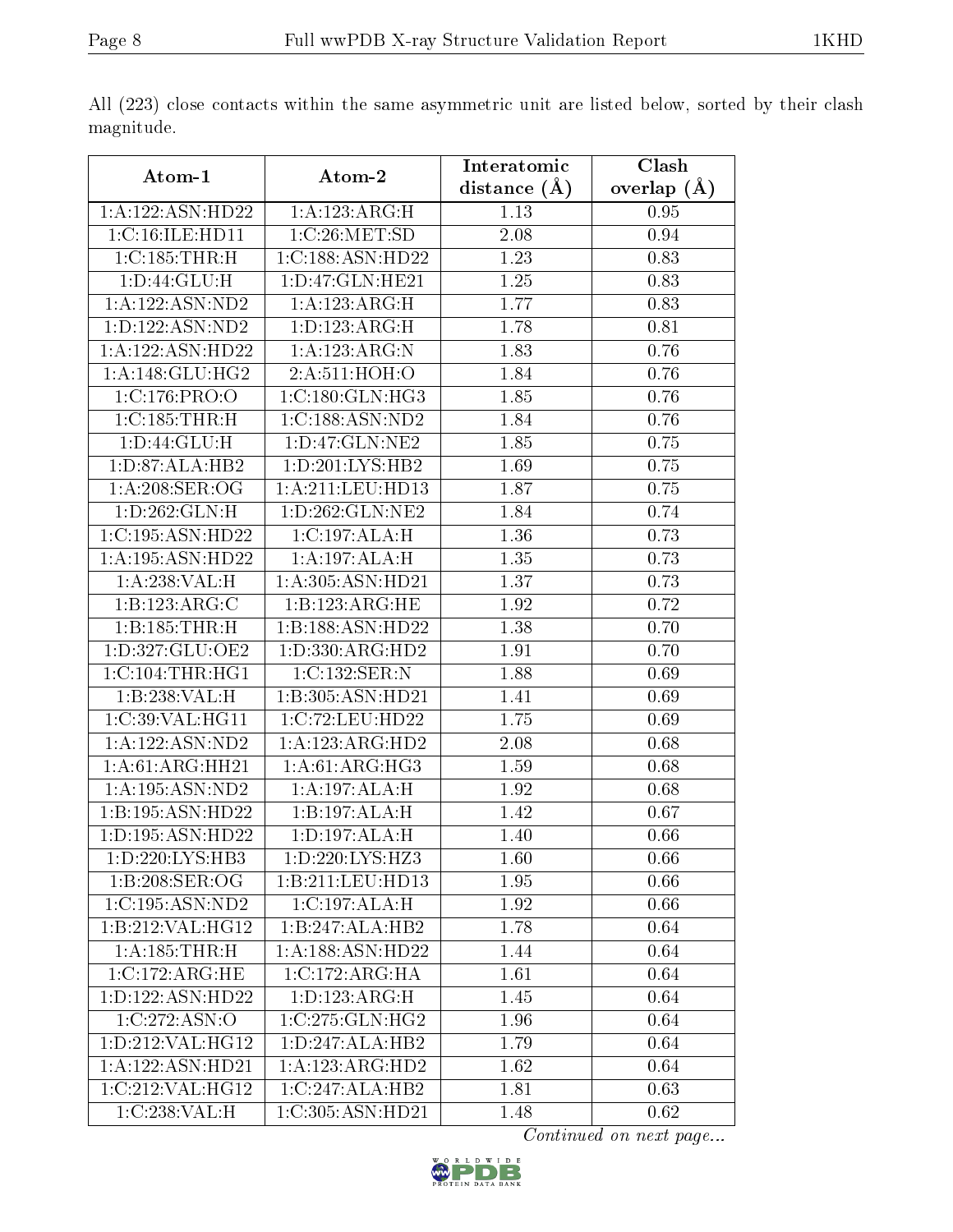| Continued from previous page |                      | Interatomic    | $\overline{\text{Clash}}$ |
|------------------------------|----------------------|----------------|---------------------------|
| Atom-1                       | Atom-2               | distance $(A)$ | overlap $(A)$             |
| 1:B:135:LEU:HD13             | 2:B:470:HOH:O        | 1.99           | 0.62                      |
| 1:C:13:HIS:O                 | 1:C:16:ILE:HG22      | 1.99           | 0.62                      |
| 1:A:336:GLU:HB3              | 2:A:381:HOH:O        | 1.99           | $0.62\,$                  |
| 1: D: 164: ALA: HB3          | 1: D: 165: PRO: HD3  | 1.82           | 0.62                      |
| 1: A:87: ALA:HB2             | 1:A:201:LYS:HB2      | 1.82           | 0.61                      |
| 1:C:317:ASN:ND2              | 1:C:320:HIS:H        | 1.99           | 0.61                      |
| 1: D: 195: ASN: ND2          | 1: D: 197: ALA: H    | 1.99           | 0.61                      |
| 1:C:135:LEU:HD13             | 1:C:286:LEU:HD22     | 1.82           | 0.61                      |
| 1:C:186:ILE:O                | 1:C:190:LEU:HD13     | 2.00           | 0.61                      |
| 1:C:139:PHE:HE2              | 1:C:286:LEU:HD23     | 1.66           | 0.61                      |
| 1: D: 220: LYS: HB3          | 1:D:220:LYS:NZ       | 2.15           | 0.60                      |
| 1:D:218:ALA:O                | 1: D: 222: LEU: HD13 | 2.02           | 0.60                      |
| $1:A:317.\overline{ASN:C}$   | 1:A:317:ASN:HD22     | 2.06           | 0.59                      |
| 1:B:87:ALA:HB2               | 1:B:201:LYS:HB2      | 1.84           | 0.59                      |
| 1:B:195:ASN:ND2              | 1:B:197:ALA:H        | 1.99           | 0.59                      |
| 1: D: 105: ALA: HB2          | 1:D:286:LEU:HD11     | 1.82           | 0.59                      |
| 1:D:262:GLN:HE21             | 1: D:262: GLN:H      | 1.49           | 0.59                      |
| 1:C:172:ARG:NE               | 1:C:172:ARG:HA       | 2.17           | 0.59                      |
| 1:B:129:LEU:N                | 1:B:129:LEU:HD23     | 2.18           | 0.58                      |
| 1:C:164:ALA:HB3              | 1:C:165:PRO:HD3      | 1.86           | 0.58                      |
| 1:C:16:ILE:HD13              | 1:C:34:LEU:HB2       | 1.84           | 0.58                      |
| 1:C:317:ASN:HD22             | 1:C:317:ASN:C        | 2.05           | 0.58                      |
| 1: A:280: GLU:HG3            | 1:A:283:ARG:NH2      | 2.18           | 0.58                      |
| 1:B:142:ARG:HG3              | 1:B:144:ASP:OD2      | 2.04           | 0.58                      |
| 1:A:271:LEU:HD23             | 1: A:271:LEU:O       | 2.05           | 0.57                      |
| 1:C:101:ASN:ND2              | 1: C: 104: THR:H     | 2.02           | 0.57                      |
| 1:A:195:ASN:HD22             | 1:A:195:ASN:C        | 2.08           | 0.57                      |
| 1:A:185:THR:H                | 1:A:188:ASN:ND2      | 2.02           | 0.56                      |
| 1:C:195:ASN:HD22             | 1:C:195:ASN:C        | 2.07           | 0.56                      |
| 1:C:250:ASN:HD22             | 1:C:250:ASN:C        | 2.09           | $0.56\,$                  |
| 1:B:101:ASN:HD21             | 1:B:104:THR:H        | 1.53           | 0.56                      |
| 1:B:94:GLY:HA2               | 1:B:184:ARG:HH22     | 1.69           | 0.56                      |
| 1:D:186:ILE:O                | 1: D: 189: VAL: HG22 | 2.06           | 0.56                      |
| 1:C:89:ILE:O                 | 1:C:89:ILE:HG23      | 2.05           | 0.56                      |
| 1:D:238:VAL:H                | 1:D:305:ASN:HD21     | 1.53           | 0.55                      |
| 1:A:285:ILE:HD13             | 1:A:288:ARG:NH2      | 2.20           | 0.55                      |
| 1:B:323:GLN:HE21             | 1:B:327:GLU:HG3      | 1.71           | 0.55                      |
| 1:C:213:LEU:HB3              | 1:C:214:PRO:HD3      | 1.89           | 0.55                      |
| 1:C:327:GLU:OE1              | 1:C:330:ARG:HD3      | 2.07           | 0.55                      |
| 1:D:211:LEU:HD21             | 2:D:519:HOH:O        | 2.06           | 0.55                      |
| 1:A:61:ARG:HG3               | 1:A:61:ARG:NH2       | 2.22           | 0.54                      |

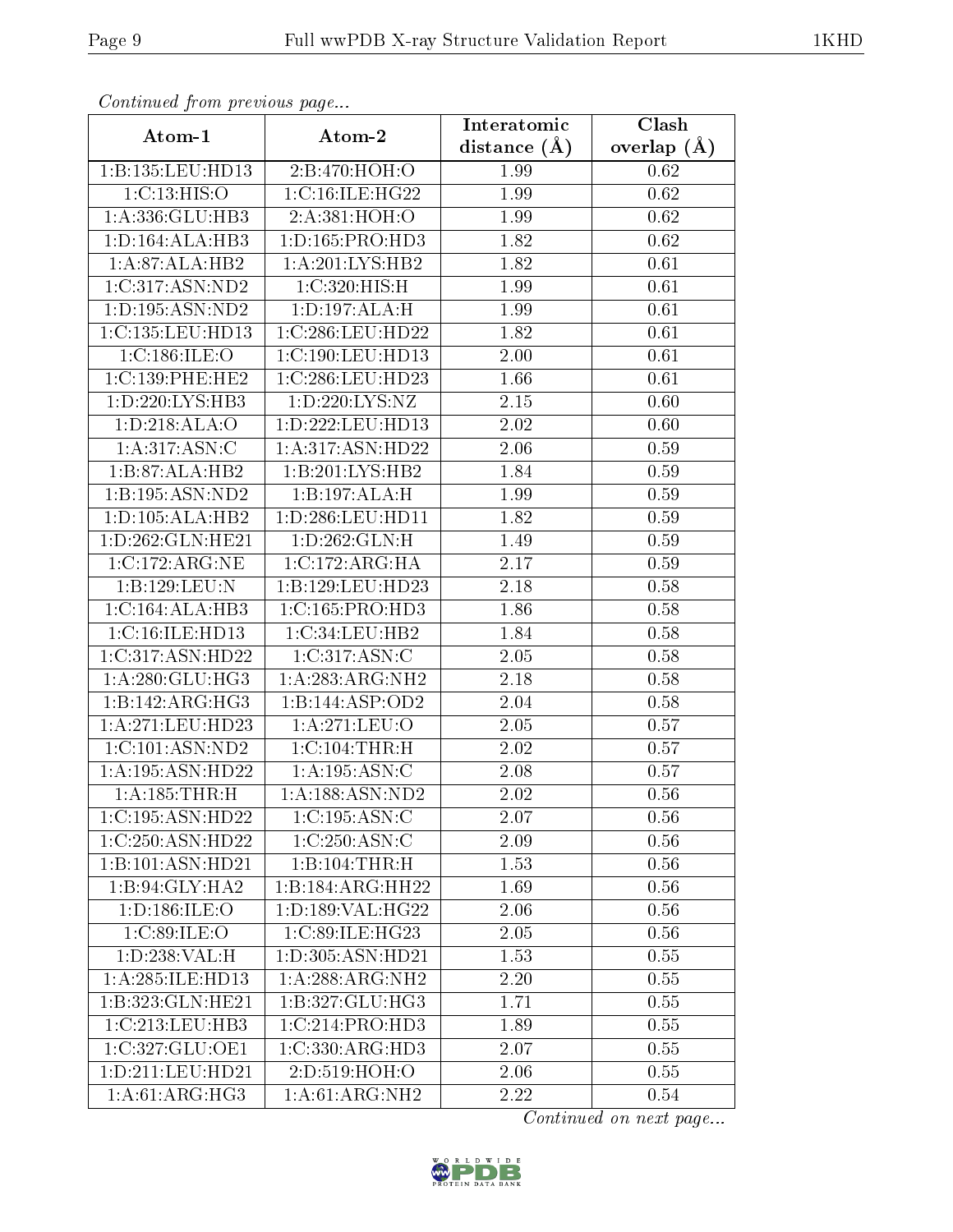| сонинией јтот ртеvious раде  |                     | Interatomic    | Clash           |
|------------------------------|---------------------|----------------|-----------------|
| Atom-1                       | Atom-2              | distance $(A)$ | overlap $(\AA)$ |
| 1:B:324:LEU:HD12             | 2:B:456:HOH:O       | 2.07           | 0.54            |
| 1:A:123:ARG:HG3              | 1:A:123:ARG:HH21    | 1.71           | 0.54            |
| 1:C:90:VAL:HG22              | 1:C:91:GLY:N        | 2.22           | $0.54\,$        |
| 1: D: 281: GLU:O             | 1:D:285:ILE:HG13    | 2.08           | 0.54            |
| 1:A:285:ILE:HD13             | 1:A:288:ARG:HH21    | 1.72           | 0.54            |
| 1: D: 201: LYS: HA           | 1: D: 226: ASN:O    | 2.08           | 0.54            |
| 1: D:90: VAL:HG22            | 1: D:91: GLY:N      | 2.22           | 0.53            |
| 1:B:195:ASN:HD22             | 1:B:195:ASN:C       | 2.11           | 0.53            |
| 1:B:317:ASN:HD22             | 1:B:317:ASN:C       | 2.12           | 0.53            |
| 1:D:250:ASN:HD22             | 1: D: 251: ASN: N   | 2.06           | 0.53            |
| 1:D:230:VAL:HG12             | 1: D: 246: VAL:HG22 | 1.90           | 0.53            |
| $1:C:144: \overline{ASP:HA}$ | 1:C:166:GLN:NE2     | 2.24           | 0.53            |
| 1: D: 122: ASN: ND2          | 1:D:123:ARG:N       | 2.53           | 0.53            |
| 1: D: 19: LYS: HE2           | 1: D: 25: SER: O    | 2.10           | 0.52            |
| 1:D:240:ILE:HG21             | 1:D:301:GLN:HA      | 1.92           | 0.52            |
| 1:B:323:GLN:NE2              | 1:B:327:GLU:HG3     | 2.24           | 0.52            |
| 1:C:327:GLU:HA               | 1:C:330:ARG:HG2     | 1.91           | $0.52\,$        |
| 1: D: 240: ILE: CG2          | 1: D:301: GLN: HA   | 2.40           | 0.52            |
| 1: A:175: MET:O              | 1: A:179: GLN: HG2  | 2.10           | 0.51            |
| 1:A:317:ASN:ND2              | 1: A:320:HIS:H      | 2.08           | 0.51            |
| 1: A:271:LEU:HG              | 2:A:561:HOH:O       | 2.10           | 0.51            |
| 1:C:201:LYS:HA               | 1:C:226:ASN:O       | 2.10           | 0.51            |
| 1:A:212:VAL:HG12             | 1:A:247:ALA:HB2     | 1.92           | 0.51            |
| 1:C:186:ILE:HG12             | 1:C:190:LEU:HD13    | 1.93           | 0.51            |
| 1:D:212:VAL:HG12             | 1: D: 247: ALA: CB  | 2.41           | 0.51            |
| 1:C:211:LEU:O                | 1:C:215:ILE:HG12    | 2.11           | 0.51            |
| 1:A:89:ILE:O                 | 1:A:89:ILE:HG23     | 2.11           | 0.50            |
| 1:C:162:LEU:HD13             | 1:C:196:PRO:HG2     | 1.93           | 0.50            |
| 1:C:178:ARG:HD2              | 2:C:559:HOH:O       | 2.11           | 0.50            |
| 1: D: 330: ARG: HD3          | 1: D: 331: SER: N   | 2.26           | 0.50            |
| 1:C:271:LEU:HD12             | 1:C:272:ASN:N       | 2.27           | 0.50            |
| 1:B:317:ASN:ND2              | 1:B:320:HIS:H       | 2.10           | 0.50            |
| 1:C:89:ILE:HD11              | 2:C:366:HOH:O       | 2.12           | 0.50            |
| 1: D: 317: ASN: HD22         | 1:D:317:ASN:C       | 2.15           | 0.50            |
| 1:B:185:THR:H                | 1:B:188:ASN:ND2     | 2.07           | 0.49            |
| 1:B:14:GLN:HB3               | 1:B:15:PRO:HD3      | 1.94           | 0.49            |
| 1: A: 101: ASN: HD21         | 1:A:104:THR:H       | 1.60           | 0.49            |
| 1:A:14:GLN:HB3               | 1:A:15:PRO:HD3      | 1.94           | 0.49            |
| 1:A:122:ASN:ND2              | 1:A:123:ARG:N       | 2.51           | 0.49            |
| 1: A: 255: GLU: N            | 1: A:255: GLU:OE2   | 2.46           | 0.49            |
| 1:B:94:GLY:CA                | 1:B:184:ARG:HH12    | 2.25           | 0.49            |

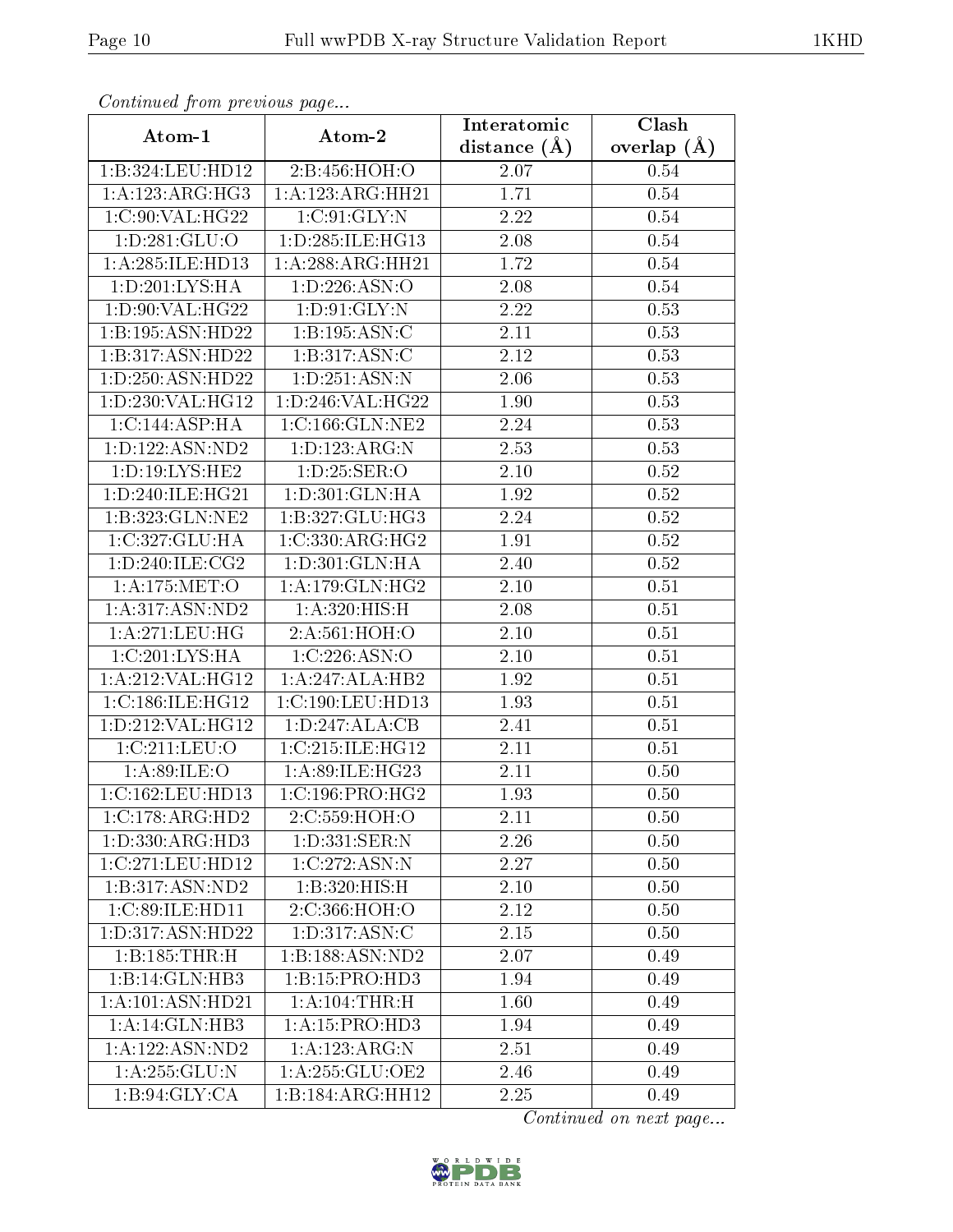| Continuea from previous page       |                      | Interatomic      | Clash         |
|------------------------------------|----------------------|------------------|---------------|
| Atom-1                             | Atom-2               | distance $(\AA)$ | overlap $(A)$ |
| 1:B:238:VAL:H                      | 1:B:305:ASN:ND2      | 2.10             | 0.49          |
| 1:D:86:PHE:CE1                     | 1:D:199:PRO:HB3      | 2.48             | 0.49          |
| 1:B:123:ARG:NE                     | 1:B:123:ARG:C        | 2.65             | 0.49          |
| 1:C:14:GLN:N                       | 1:C:15:PRO:CD        | 2.76             | 0.49          |
| 1: D: 138: ALA: HB1                | 1: D: 283: ARG: HD2  | 1.95             | 0.49          |
| 1:B:164:ALA:HB3                    | 1:B:165:PRO:HD3      | 1.95             | 0.48          |
| 1:C:186:ILE:HG12                   | 1:C:190:LEU:CD1      | 2.44             | 0.48          |
| 1:D:213:LEU:N                      | 1:D:214:PRO:HD2      | 2.28             | 0.48          |
| 1: D: 195: ASN: C                  | 1: D: 195: ASN: HD22 | 2.17             | 0.48          |
| 1: D: 307: ALA: HA                 | 1: D:321: ASN:HB3    | 1.95             | 0.48          |
| 1: A:90: VAL:HG22                  | 1: A:91: GLY:N       | 2.28             | 0.48          |
| 1:C:271:LEU:HD12                   | 1:C:271:LEU:C        | 2.34             | 0.48          |
| 1:C:101:ASN:ND2                    | $1:C:104$ : THR: OG1 | 2.47             | 0.47          |
| 1:C:87:ALA:HB2                     | 1:C:201:LYS:HB2      | 1.97             | 0.47          |
| 1:D:283:ARG:HH11                   | 1: D: 283: ARG: HG2  | 1.78             | 0.47          |
| 1:B:184:ARG:HG2                    | 2:B:414:HOH:O        | 2.14             | 0.47          |
| 1:C:89:ILE:C                       | 1:C:89:ILE:HD13      | 2.35             | 0.47          |
| 1:C:144:ASP:HA                     | 1:C:166:GLN:HE22     | 1.80             | 0.47          |
| 1:A:238:VAL:H                      | 1:A:305:ASN:ND2      | 2.06             | 0.47          |
| 1:B:101:ASN:ND2                    | 1:B:104:THR:H        | 2.13             | 0.47          |
| 1: B:94: GLY: C                    | 1:B:184:ARG:HH12     | 2.17             | 0.47          |
| 1:B:61:ARG:CZ                      | 2:B:525:HOH:O        | 2.63             | 0.46          |
| 1:A:315:GLN:HG3                    | 2:A:513:HOH:O        | $2.15\,$         | 0.46          |
| 1:B:330:ARG:HG2                    | 2:B:394:HOH:O        | 2.15             | 0.46          |
| 1:D:19:LYS:HG3                     | 1:D:24:GLN:NE2       | 2.30             | 0.46          |
| 1:A:184:ARG:HD3                    | 1: A:207:TYR:CE1     | 2.50             | 0.46          |
| 1: D: 331: SER: OG                 | 1: D: 333: THR: HG22 | $2.16\,$         | 0.46          |
| 1:C:178:ARG:HD3                    | 1:C:187:PHE:CB       | 2.45             | 0.46          |
| 1:B:72:LEU:HD13                    | 1:B:194:ILE:HD13     | 1.98             | 0.46          |
| 1:D:237:GLU:HB2                    | 1: D: 305: ASN: HD21 | 1.79             | 0.46          |
| 1: D: 330: ARG:C                   | 1: D: 330: ARG: HD3  | 2.36             | 0.46          |
| 1:C:39:VAL:CG1                     | 1:C:72:LEU:HD22      | 2.43             | 0.46          |
| $1:C:311:\overline{\text{LYS:HA}}$ | 1:C:315:GLN:O        | 2.16             | 0.45          |
| 1: D:68: ALA:O                     | 1:D:72:LEU:HD23      | $2.16\,$         | 0.45          |
| 1: A:289:LEU:HD21                  | 1: A:302: VAL:HG21   | 1.98             | 0.45          |
| $1:C:212:\overline{VAL:HG12}$      | 1:C:247:ALA:CB       | 2.46             | 0.45          |
| 1:A:193:LEU:HD22                   | 1:A:219:LEU:HD21     | 1.99             | 0.45          |
| 1:C:241:HIS:HD2                    | 2:C:372:HOH:O        | 2.00             | 0.45          |
| 1:A:201:LYS:HA                     | 1:A:226:ASN:O        | 2.17             | 0.45          |
| 1:B:14:GLN:N                       | 1:B:15:PRO:CD        | 2.80             | 0.45          |
| 1:B:130:ALA:CB                     | 1:B:282:ASN:HD22     | 2.30             | 0.45          |

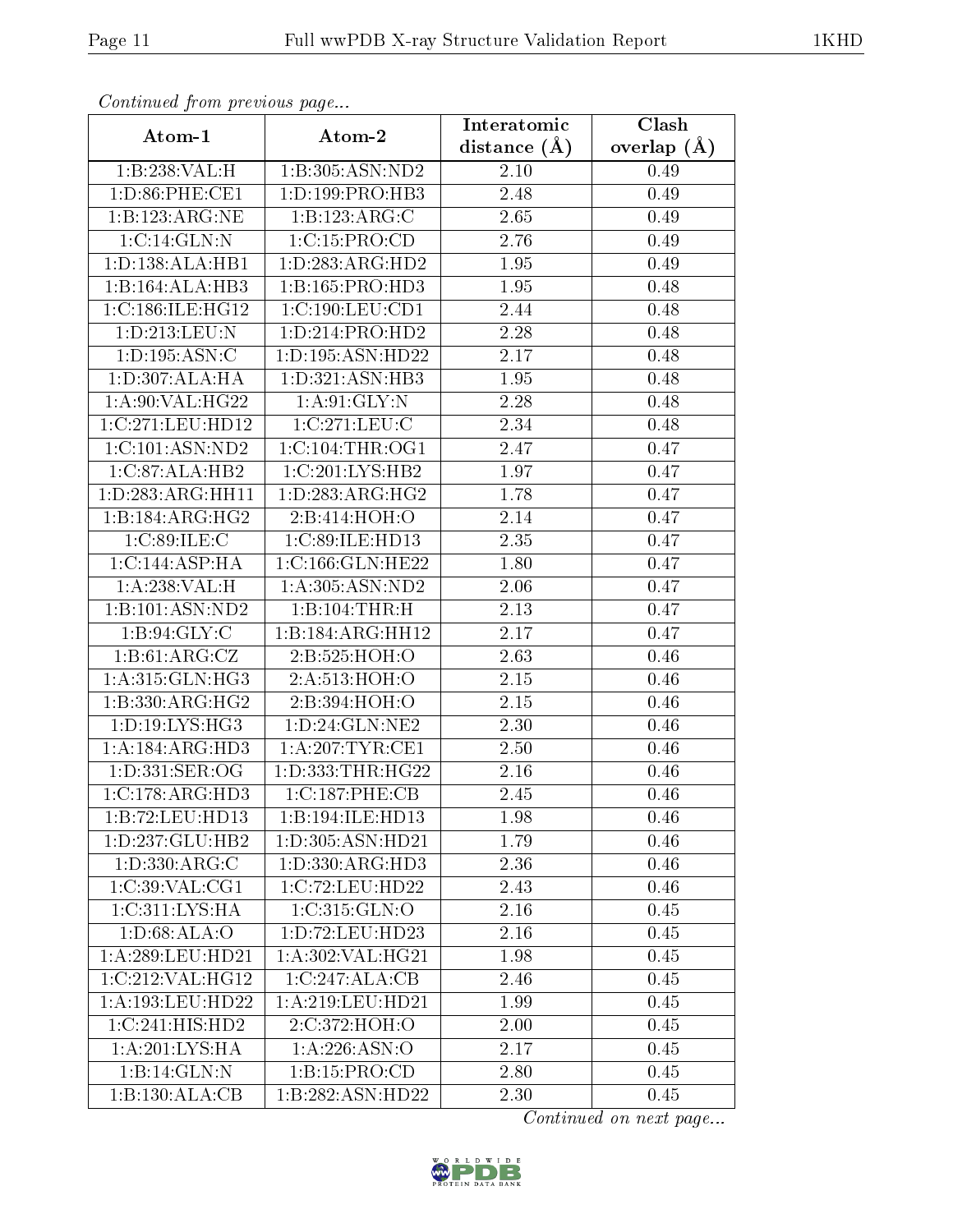| Continuaca from previous page       |                             | Interatomic    | Clash           |
|-------------------------------------|-----------------------------|----------------|-----------------|
| Atom-1                              | Atom-2                      | distance $(A)$ | overlap $(\AA)$ |
| 1:C:13:HIS:HE1                      | 1:C:37:ALA:HB2              | 1.81           | 0.45            |
| 1:B:201:LYS:HA                      | 1:B:226:ASN:O               | $2.16\,$       | 0.44            |
| 1: D:89: ILE: O                     | 1: D:89: ILE: HG23          | 2.17           | 0.44            |
| 1:A:271:LEU:HD23                    | 1: A:271:LEU: C             | 2.37           | 0.44            |
| 1:D:19:LYS:HG3                      | 1:D:24:GLN:HE21             | 1.82           | 0.44            |
| 1:A:101:ASN:ND2                     | 1:A:104:THR:H               | 2.15           | 0.44            |
| 1:B:246:VAL:HG12                    | 1:B:247:ALA:N               | 2.32           | 0.44            |
| 1: D: 327: GLU: O                   | 1: D: 330: ARG: HG3         | 2.17           | 0.44            |
| 1:A:250:ASN:HD22                    | 1: A:251: ASN:N             | 2.16           | 0.44            |
| 1:A:213:LEU:HD23                    | 2:A:553:HOH:O               | 2.17           | 0.43            |
| 1: D: 220: LYS: HE3                 | 2:D:511:HOH:O               | 2.18           | 0.43            |
| 1:C:101:ASN:HD21                    | 1: C: 104: THR:H            | 1.63           | 0.43            |
| 1:A:14:GLN:OE1                      | 1:D:182:LYS:HE3             | 2.19           | 0.43            |
| $1: D: 241: HIS: \overline{CD2}$    | 1: D: 271: LEU: HB2         | 2.53           | 0.43            |
| 1:D:315:GLN:HB3                     | 1:D:321:ASN:HD21            | 1.83           | 0.43            |
| 1:A:250:ASN:ND2                     | 1:A:251:ASN:N               | 2.66           | 0.43            |
| 1:C:272:ASN:HA                      | 1:C:275:GLN:HG2             | 2.01           | 0.43            |
| 1:B:267:GLN:HG3                     | 2:B:436:HOH:O               | 2.18           | 0.43            |
| 1:B:204:ILE:HD12                    | 1:B:219:LEU:HD11            | 2.00           | 0.43            |
| 1:B:182:LYS:HE3                     | $1:C:14:GLN:O\overline{E1}$ | $2.19\,$       | 0.43            |
| 1:C:136:LEU:HD11                    | 1:C:161:PHE:CD2             | 2.54           | 0.42            |
| 1: B:62: PRO:HG2                    | 1:B:217:GLN:NE2             | 2.33           | 0.42            |
| 1:C:157:LEU:O                       | 1:C:158:ASN:HB2             | 2.19           | 0.42            |
| 1: D: 235: MET: HE1                 | 1: D: 271: LEU: HD21        | 2.01           | 0.42            |
| $1: D:80: PRO:H\overline{G2}$       | 1: D: 151: ARG: HB2         | 2.01           | 0.42            |
| 1:A:164:ALA:HB3                     | 1: A: 165: PRO: HD3         | 2.00           | 0.42            |
| 1: A: 139: PHE: HE2                 | 1:A:286:LEU:HD13            | 1.84           | 0.42            |
| 1:Bi:141:ILE:N                      | 1:B:141:ILE:HD12            | 2.35           | 0.42            |
| 1:B:90:VAL:HG22                     | 1: B:91: GLY:N              | 2.34           | 0.42            |
| 1:C:281:GLU:O                       | 1:C:285:ILE:HG13            | 2.20           | 0.42            |
| 1: D:90: VAL:HG22                   | 1: D:91: GLY: H             | 1.84           | 0.42            |
| 1:B:137:GLN:HG3                     | 1:B:143:LEU:HD11            | 2.00           | 0.42            |
| 1:B:38:ILE:HG12                     | 1:B:43:LEU:HD22             | 2.01           | 0.42            |
| 1:C:38:ILE:HG12                     | 1:C:43:LEU:HD22             | 2.02           | 0.42            |
| 1:C:101:ASN:HD22                    | 1:C:104:THR:HB              | 1.85           | 0.41            |
| 1:A:123:ARG:HG3                     | 1:A:123:ARG:NH2             | 2.35           | 0.41            |
| 1:D:175:MET:HB3                     | 1:D:176:PRO:HD3             | 2.01           | 0.41            |
| 1:C:250:ASN:ND2                     | 1:C:250:ASN:C               | 2.72           | 0.41            |
| 1:B:54:SER:HA                       | 1: C: 57: MET: SD           | 2.60           | 0.41            |
| 1:A:250:ASN:HD22                    | 1:A:251:ASN:H               | 1.67           | 0.41            |
| $1:C:240:\overline{\text{ILE:CG2}}$ | 1:C:301:GLN:HA              | 2.50           | 0.41            |

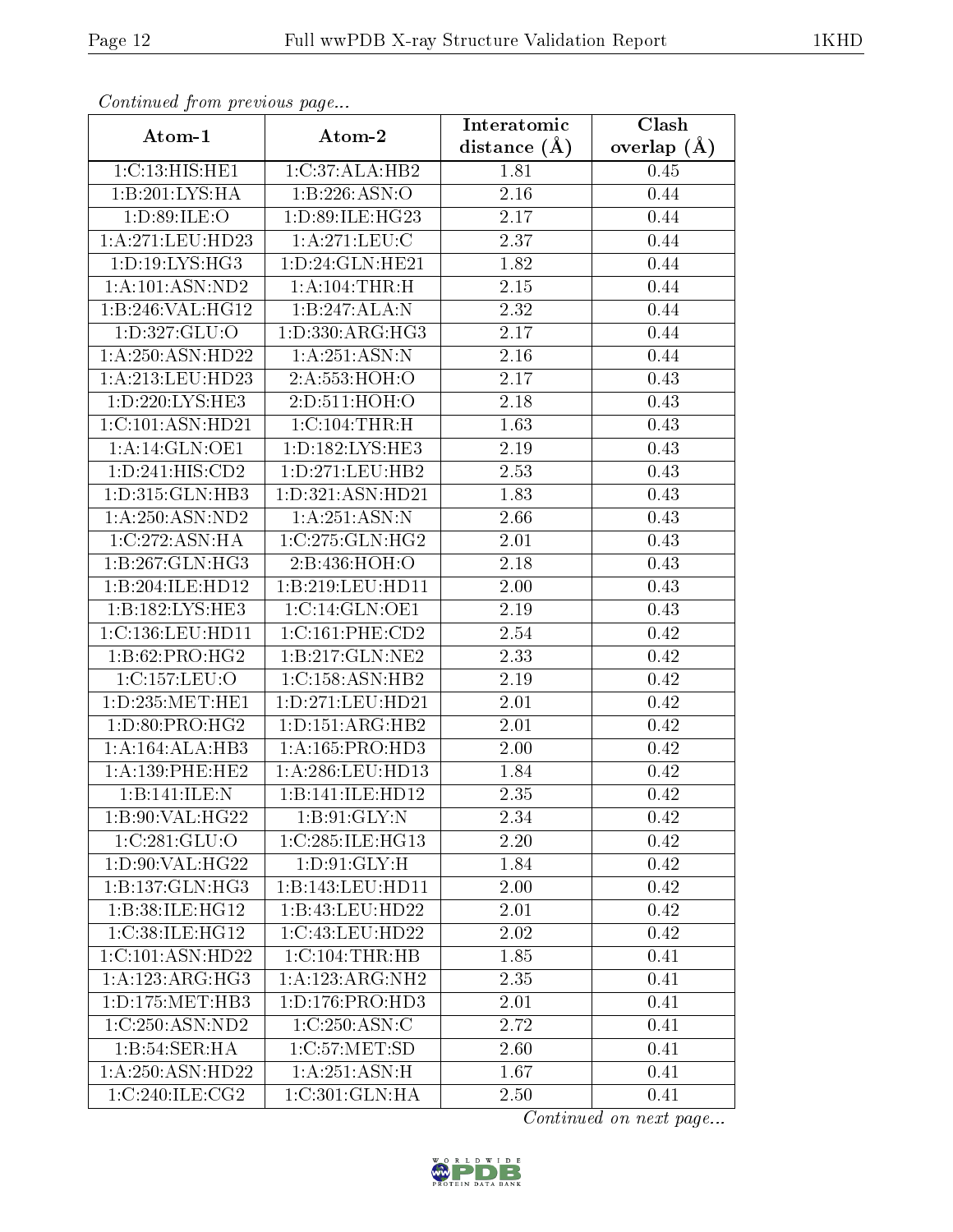| Atom-1                      | Atom-2               | Interatomic      | Clash         |
|-----------------------------|----------------------|------------------|---------------|
|                             |                      | distance $(\AA)$ | overlap $(A)$ |
| 1:B:181:LEU:HA              | 1:B:181:LEU:HD12     | 1.93             | 0.41          |
| 1:C:101:ASN:ND2             | 1:C:104:THR:CB       | 2.83             | 0.41          |
| 1:C:35:PHE:O                | 1:C:39:VAL:HG22      | 2.21             | 0.41          |
| 1: D: 253: GLU: HG3         | 2: D: 398: HOH: O    | 2.19             | 0.41          |
| 1:A:136:LEU:HD22            | 1:A:141:ILE:HD13     | 2.02             | 0.41          |
| 1:A:184:ARG:HD3             | 1: A:207:TYR:CZ      | 2.55             | 0.41          |
| 1: A:281: GLU:O             | 1: A:285: ILE: HG12  | 2.21             | 0.41          |
| 1: D: 163: PHE: CG          | 1: D: 165: PRO: HD2  | 2.56             | 0.41          |
| $1:B:311:LYS:\overline{HA}$ | 1: B: 315: GLN: O    | 2.21             | 0.41          |
| 1: D: 22: LYS: O            | 1: D: 23: SER: HB2   | 2.21             | 0.41          |
| 1: D: 179: GLN: O           | 1:D:182:LYS:HG3      | 2.21             | 0.41          |
| 1:A:330:ARG:HD2             | 2: A:517:HOH:O       | 2.21             | 0.41          |
| 1:C:246:VAL:HG12            | 1:C:247:ALA:N        | 2.36             | 0.40          |
| 1:C:319:ARG:HB2             | 2:C:488:HOH:O        | 2.20             | 0.40          |
| 1: D: 141: ILE: HD13        | 1: D: 341: LEU: HD23 | 2.03             | 0.40          |
| 1:B:62:PRO:HG2              | 1:B:217:GLN:HE21     | 1.87             | 0.40          |
| 1: A:35:PHE:O               | 1:A:39:VAL:HG22      | 2.21             | 0.40          |
| 1: B: 157: LEU: HB3         | 1:B:337:ARG:HD2      | 2.04             | 0.40          |
| 1:C:90:VAL:HG22             | 1:C:91:GLY:H         | 1.87             | 0.40          |

There are no symmetry-related clashes.

### 5.3 Torsion angles (i)

#### 5.3.1 Protein backbone (i)

In the following table, the Percentiles column shows the percent Ramachandran outliers of the chain as a percentile score with respect to all X-ray entries followed by that with respect to entries of similar resolution.

The Analysed column shows the number of residues for which the backbone conformation was analysed, and the total number of residues.

| Mol | Chain   | Analysed          | Favoured   | Allowed   | Outliers | Percentiles |     |
|-----|---------|-------------------|------------|-----------|----------|-------------|-----|
|     | A       | $320/345(93\%)$   | 311 (97%)  | $9(3\%)$  |          | 100         | 100 |
|     | B       | $324/345(94\%)$   | 318 (98%)  | 6 $(2\%)$ | $\Omega$ | 100         | 100 |
|     | $\rm C$ | $314/345(91\%)$   | 309 (98%)  | $5(2\%)$  | $\theta$ | 100         | 100 |
|     | D       | $323/345(94\%)$   | 312 (97%)  | $10(3\%)$ | $1(0\%)$ | 41          | 26  |
| All | All     | $1281/1380(93\%)$ | 1250 (98%) | $30(2\%)$ | $1(0\%)$ | 51          | 36  |

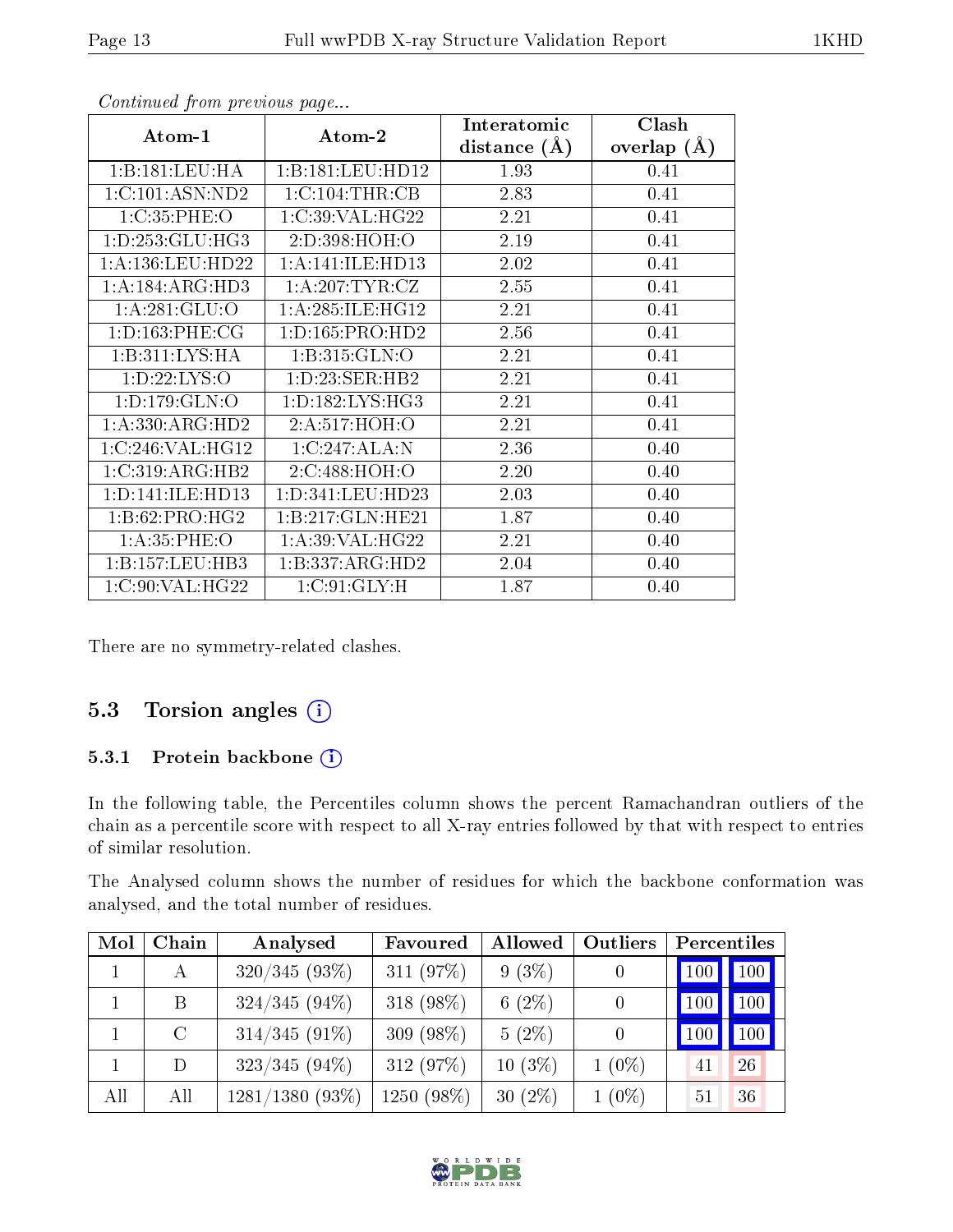All (1) Ramachandran outliers are listed below:

| Mol | Chain   Res | Type |
|-----|-------------|------|
|     |             |      |

#### 5.3.2 Protein sidechains (i)

In the following table, the Percentiles column shows the percent sidechain outliers of the chain as a percentile score with respect to all X-ray entries followed by that with respect to entries of similar resolution.

The Analysed column shows the number of residues for which the sidechain conformation was analysed, and the total number of residues.

| Mol | Chain         | Analysed        | Rotameric | Outliers   | Percentiles |
|-----|---------------|-----------------|-----------|------------|-------------|
|     | $\mathbf{A}$  | $249/271(92\%)$ | 243 (98%) | 6 $(2\%)$  | 33<br>-49   |
|     | B.            | $251/271(93\%)$ | 244 (97%) | 7(3%)      | 27<br>43    |
|     | $\mathcal{C}$ | $243/271(90\%)$ | 234 (96%) | $9(4\%)$   | 17<br>34    |
|     | D             | 248/271 (92%)   | 239 (96%) | $9(4\%)$   | 18<br>35    |
| All | All           | 991/1084 (91%)  | 960 (97%) | 31 $(3\%)$ | 23<br>40    |

All (31) residues with a non-rotameric sidechain are listed below:

| Mol            | Chain                               | Res | $_{\rm Type}$             |
|----------------|-------------------------------------|-----|---------------------------|
| 1              | A                                   | 95  | <b>ASP</b>                |
| $\mathbf{1}$   | $\overline{A}$                      | 122 | <b>ASN</b>                |
| $\mathbf{1}$   | $\overline{\rm A}$                  | 123 | $\rm{ARG}$                |
| $\mathbf{1}$   | $\overline{\rm A}$                  | 195 | $\overline{\text{ASN}}$   |
| $\mathbf{1}$   | $\overline{\rm A}$                  | 286 | LEU                       |
| $\mathbf{1}$   | $\overline{A}$                      | 317 | $\overline{\mathrm{ASN}}$ |
| $\mathbf{1}$   | $\overline{\text{B}}$               | 52  | LEU                       |
| $\mathbf{1}$   | $\overline{\mathrm{B}}$             | 83  | <b>ASP</b>                |
| $\mathbf{1}$   | $\overline{\mathrm{B}}$             | 123 | $\rm{ARG}$                |
| $\overline{1}$ | B                                   | 181 | LEU                       |
| $\mathbf{1}$   | B                                   | 190 | LEU                       |
| $\mathbf{1}$   | B                                   | 195 | <b>ASN</b>                |
| $\mathbf{1}$   | $\overline{\mathbf{B}}$             | 317 | $\overline{\mathrm{ASN}}$ |
| $\mathbf{1}$   | $\frac{\overline{C}}{\overline{C}}$ | 52  | LEU                       |
| $\mathbf{1}$   |                                     | 89  | ILE                       |
| $\mathbf{1}$   | $\overline{C}$                      | 122 | <b>ASN</b>                |
| $\overline{1}$ | $\overline{\rm C}$                  | 171 | PHE                       |
| $\overline{1}$ | $\overline{C}$                      | 195 | <b>ASN</b>                |
| $\mathbf 1$    | $\overline{\rm C}$                  | 235 | MET                       |

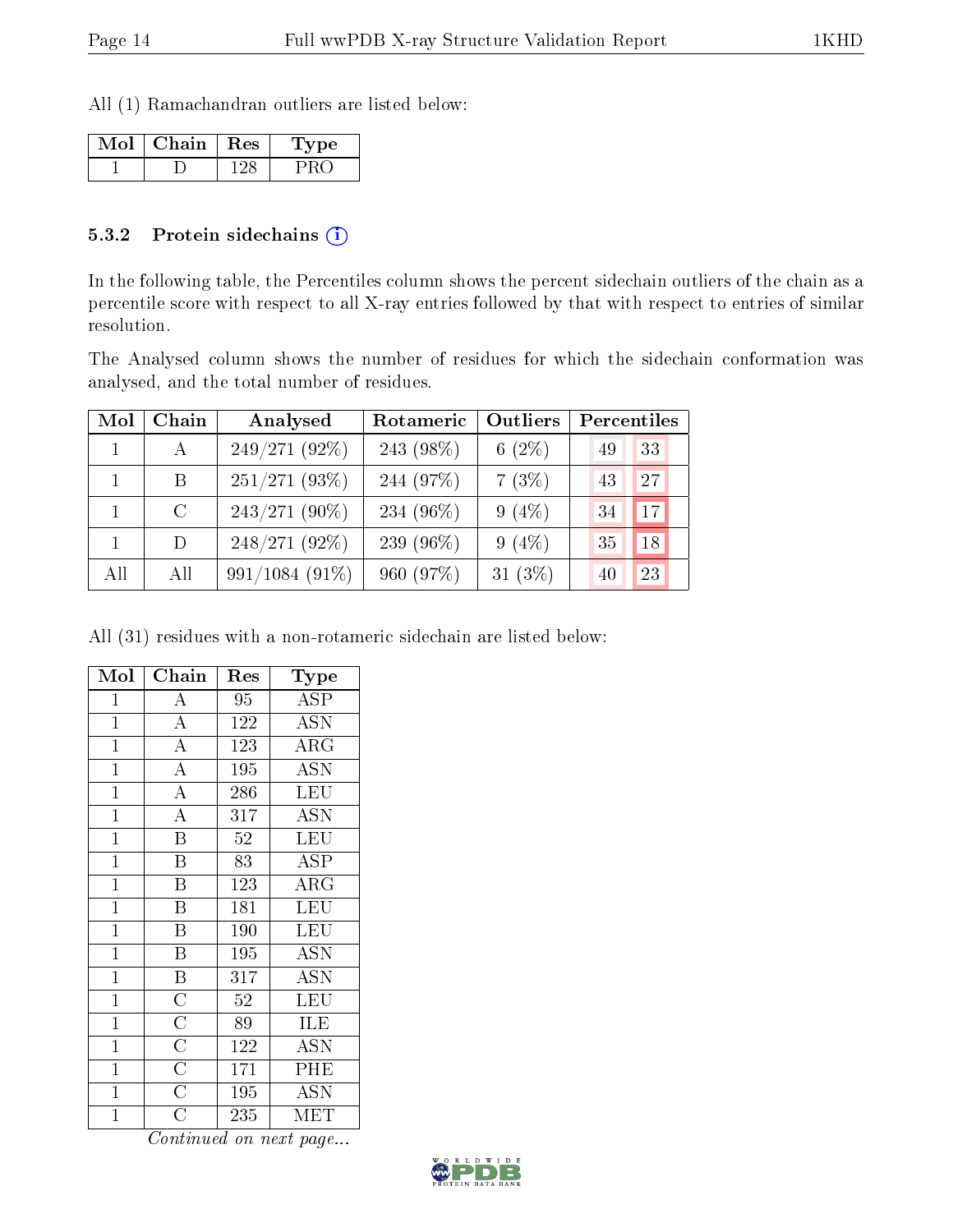| Mol          | Chain              | Res | Type                 |
|--------------|--------------------|-----|----------------------|
| $\mathbf 1$  | $\overline{\rm C}$ | 250 | ASN                  |
| $\mathbf{1}$ | $\overline{\rm C}$ | 253 | $\operatorname{GLU}$ |
| 1            | C                  | 317 | ASN                  |
| $\mathbf{1}$ | D                  | 75  | <b>ASP</b>           |
| 1            | D                  | 122 | ASN                  |
| $\mathbf 1$  | D                  | 181 | LEU                  |
| $\mathbf{1}$ | D                  | 195 | <b>ASN</b>           |
| $\mathbf{1}$ | D                  | 250 | <b>ASN</b>           |
| $\mathbf{1}$ | D                  | 262 | <b>GLN</b>           |
| $\mathbf{1}$ | Ð                  | 286 | LEU                  |
| 1            | Ð                  | 317 | ASN                  |
| 1            |                    | 330 | ${\rm ARG}$          |

Some sidechains can be flipped to improve hydrogen bonding and reduce clashes. All (68) such sidechains are listed below:

| Mol            | Chain                               | Res              | Type                      |
|----------------|-------------------------------------|------------------|---------------------------|
| $\mathbf{1}$   | $\overline{A}$                      | 24               | <b>GLN</b>                |
| $\overline{1}$ | $\overline{A}$                      | $\overline{28}$  | $\overline{\text{GLN}}$   |
| $\overline{1}$ | $\overline{A}$                      | 101              | $\overline{\text{ASN}}$   |
| $\mathbf{1}$   | $\overline{A}$                      | 120              | $\overline{HIS}$          |
| $\overline{1}$ | $\overline{A}$                      | 122              | $\overline{\text{ASN}}$   |
| $\mathbf{1}$   | $\overline{A}$                      | 168              | $\overline{\text{HIS}}$   |
| $\overline{1}$ | $\overline{A}$                      | 180              | $\overline{\text{GLN}}$   |
| $\overline{1}$ | $\overline{A}$                      | 188              | <b>ASN</b>                |
| $\overline{1}$ | $\overline{A}$                      | 195              | $\overline{\mathrm{ASN}}$ |
| $\overline{1}$ | $\overline{A}$                      | $2\overline{17}$ | $\overline{\text{GLN}}$   |
| $\overline{1}$ | $\frac{1}{\mathbf{A}}$              | 226              | <b>ASN</b>                |
| $\overline{1}$ | $\frac{\overline{A}}{\overline{A}}$ | 250              | $\overline{\mathrm{ASN}}$ |
| $\overline{1}$ |                                     | $\overline{251}$ | $\overline{\mathrm{ASN}}$ |
| $\overline{1}$ | $\overline{A}$                      | $\overline{267}$ | $\overline{\text{GLN}}$   |
| $\overline{1}$ | $\overline{A}$                      | $\overline{305}$ | $\overline{\text{ASN}}$   |
| $\overline{1}$ | $\frac{1}{\mathbf{A}}$              | $\overline{317}$ | <b>ASN</b>                |
| $\overline{1}$ | $\overline{A}$                      | $\overline{323}$ | $\overline{\text{GLN}}$   |
| $\overline{1}$ | $\overline{\mathrm{B}}$             | 28               | $\widetilde{{\rm GLN}}$   |
| $\overline{1}$ | $\overline{\mathrm{B}}$             | $\overline{33}$  | $\overline{\text{GLN}}$   |
| $\overline{1}$ | $\overline{\mathrm{B}}$             | 101              | <b>ASN</b>                |
| $\overline{1}$ | $\, {\bf B}$                        | 120              | $\overline{HIS}$          |
| $\overline{1}$ | $\overline{\mathrm{B}}$             | 137              | $\overline{\text{GLN}}$   |
| $\mathbf{1}$   | B                                   | 168              | <b>HIS</b>                |
| $\overline{1}$ | $\overline{\mathrm{B}}$             | 180              | $\overline{\text{GLN}}$   |
| $\overline{1}$ | B                                   | 188              | <b>ASN</b>                |
| $\overline{1}$ | $\overline{\mathrm{B}}$             | 195              | $\overline{\mathrm{ASN}}$ |

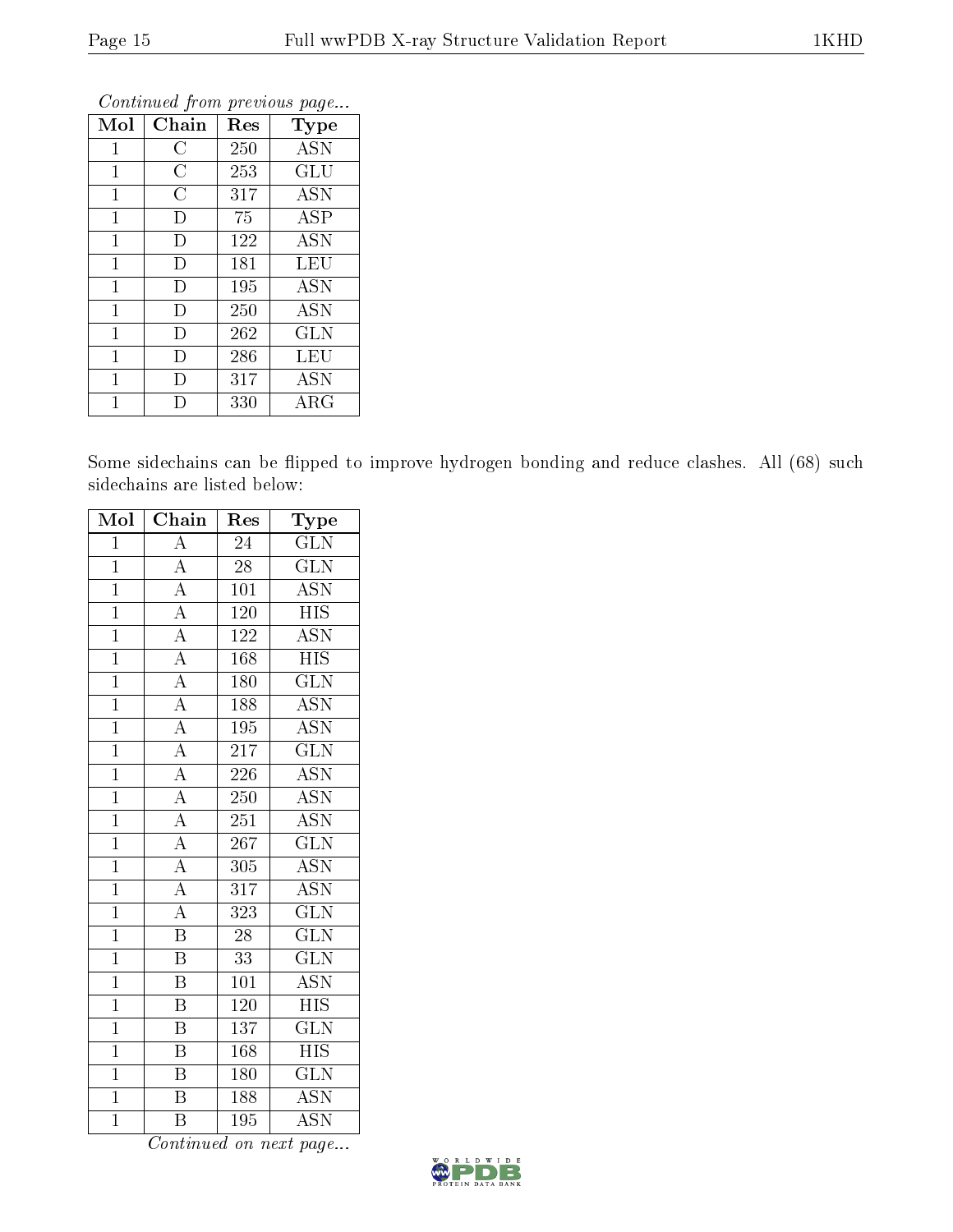| $\overline{\text{Mol}}$ | $\boldsymbol{\mathsf{v}}$<br>Chain | Res              | $\mathbf{r}$<br>$\overline{\phantom{a}}$<br>Type |
|-------------------------|------------------------------------|------------------|--------------------------------------------------|
| $\mathbf{1}$            | $\overline{\mathrm{B}}$            | 217              | <b>GLN</b>                                       |
| $\overline{1}$          | B                                  | $\overline{250}$ | $\overline{\mathrm{ASN}}$                        |
| $\overline{1}$          | Β                                  | 251              | <b>ASN</b>                                       |
| $\mathbf{1}$            | $\overline{B}$                     | $\overline{272}$ | <b>ASN</b>                                       |
| $\mathbf{1}$            | $\overline{B}$                     | 305              | $\overline{\text{ASN}}$                          |
| $\overline{1}$          | $\overline{\mathrm{B}}$            | $3\sqrt{15}$     | $\overline{\text{GLN}}$                          |
| $\overline{1}$          | $\overline{B}$                     | 317              | $\overline{\text{ASN}}$                          |
| $\mathbf{1}$            |                                    | $\overline{323}$ | $\overline{\text{GLN}}$                          |
| $\mathbf{1}$            |                                    | $\overline{13}$  | $\overline{HIS}$                                 |
| $\overline{1}$          |                                    | $\overline{24}$  | $\overline{\text{GLN}}$                          |
| $\mathbf{1}$            |                                    | 28               | $\overline{\text{GLN}}$                          |
| $\overline{1}$          |                                    | 101              | <b>ASN</b>                                       |
| $\overline{1}$          |                                    | <b>120</b>       | <b>HIS</b>                                       |
| $\mathbf{1}$            |                                    | 122              | <b>ASN</b>                                       |
| $\overline{1}$          |                                    | 166              | $\overline{\text{GLN}}$                          |
| $\overline{1}$          |                                    | 168              | <b>HIS</b>                                       |
| $\overline{1}$          |                                    | 188              | <b>ASN</b>                                       |
| $\overline{1}$          |                                    | 195              | <b>ASN</b>                                       |
| $\mathbf{1}$            |                                    | 217              | $\overline{\text{GLN}}$                          |
| $\overline{1}$          |                                    | 241              | <b>HIS</b>                                       |
| $\mathbf{1}$            |                                    | 250              | $\overline{\mathrm{ASN}}$                        |
| $\overline{1}$          |                                    | 251              | $\overline{\mathrm{ASN}}$                        |
| $\mathbf 1$             |                                    | 267              | $\overline{\text{GLN}}$                          |
| $\overline{1}$          |                                    | 305              | $\overline{\text{ASN}}$                          |
| $\mathbf{1}$            |                                    | 317              | <b>ASN</b>                                       |
| $\overline{1}$          |                                    | 24               | $\overline{\text{GLN}}$                          |
| $\mathbf{1}$            |                                    | $\overline{28}$  | $\overline{\text{GLN}}$                          |
| $\mathbf{1}$            |                                    | $\sqrt{47}$      | $\overline{\text{GLN}}$                          |
| $\overline{1}$          | $\overline{\rm D}$                 | 122              | $\overline{\mathrm{ASN}}$                        |
| $\mathbf 1$             | $\mathbf D$                        | 168              | HIS                                              |
| $\mathbf{1}$            | $\mathbf D$                        | 179              | $\widetilde{{\rm GLN}}$                          |
| $\mathbf{1}$            | $\overline{D}$                     | 180              | $\overline{\text{GLN}}$                          |
| $\mathbf{1}$            | $\mathbf D$                        | 195              | <b>ASN</b>                                       |
| $\mathbf 1$             | $\overline{\rm D}$                 | 250              | <b>ASN</b>                                       |
| $\mathbf{1}$            | $\overline{\rm D}$                 | 251              | ASN                                              |
| $\mathbf 1$             | $\overline{\rm D}$                 | 258              | $\overline{\text{GLN}}$                          |
| $\mathbf{1}$            | $\overline{\rm D}$                 | 262              | $\overline{\text{GLN}}$                          |
| $\mathbf{1}$            | $\overline{\rm D}$                 | 291              | $\overline{\text{GLN}}$                          |
| $\mathbf{1}$            | $\overline{\rm D}$                 | 305              | $\overline{\text{ASN}}$                          |
| $\mathbf 1$             | D                                  | 317              | <b>ASN</b>                                       |
| $\mathbf 1$             | $\overline{\rm D}$                 | 321              | $\overline{\text{ASN}}$                          |
| $\overline{1}$          | $\overline{\rm D}$                 | 323              | <b>GLN</b>                                       |

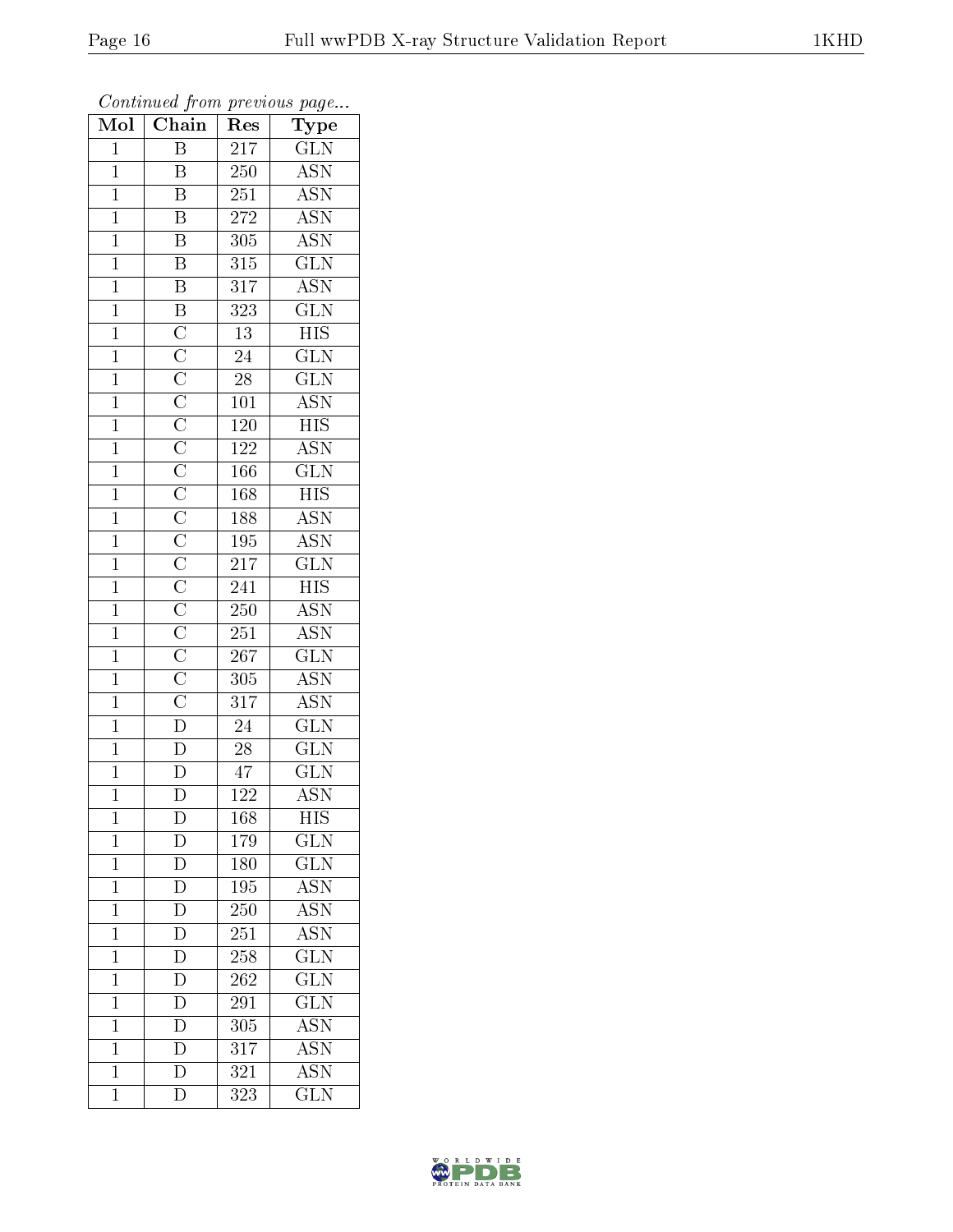#### 5.3.3 RNA [O](https://www.wwpdb.org/validation/2017/XrayValidationReportHelp#rna)i

There are no RNA molecules in this entry.

### 5.4 Non-standard residues in protein, DNA, RNA chains (i)

There are no non-standard protein/DNA/RNA residues in this entry.

### 5.5 Carbohydrates  $(i)$

There are no carbohydrates in this entry.

## 5.6 Ligand geometry  $(i)$

There are no ligands in this entry.

## 5.7 [O](https://www.wwpdb.org/validation/2017/XrayValidationReportHelp#nonstandard_residues_and_ligands)ther polymers (i)

There are no such residues in this entry.

## 5.8 Polymer linkage issues  $(i)$

There are no chain breaks in this entry.